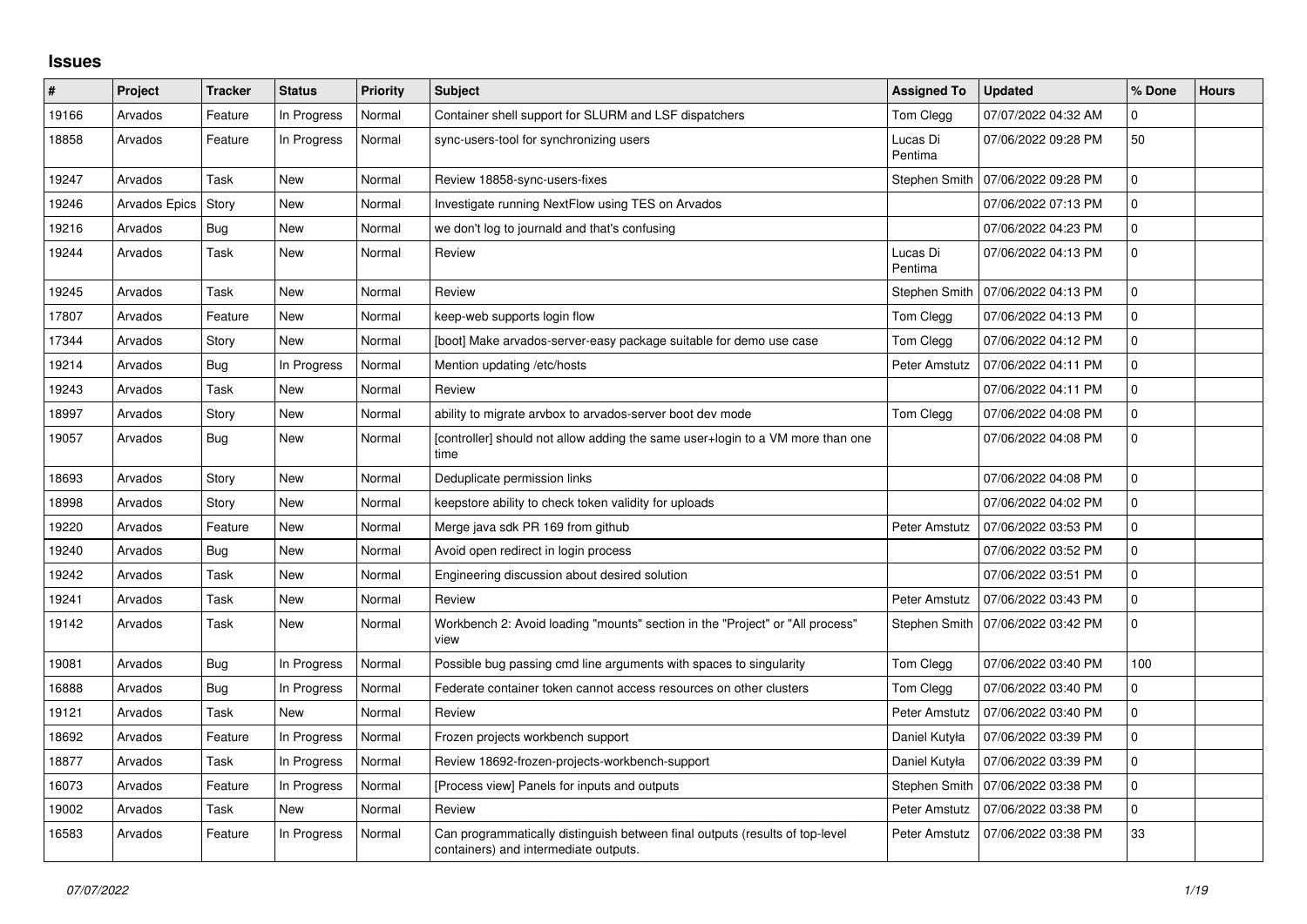| $\#$  | Project | <b>Tracker</b> | <b>Status</b> | <b>Priority</b> | Subject                                                                                              | <b>Assigned To</b>  | <b>Updated</b>                      | % Done      | <b>Hours</b> |
|-------|---------|----------------|---------------|-----------------|------------------------------------------------------------------------------------------------------|---------------------|-------------------------------------|-------------|--------------|
| 19173 | Arvados | Task           | New           | Normal          | Review rake task branch                                                                              | Lucas Di<br>Pentima | 07/06/2022 03:38 PM                 |             |              |
| 19163 | Arvados | Task           | New           | Normal          | Write rake task                                                                                      | Peter Amstutz       | 07/06/2022 03:38 PM                 | $\Omega$    |              |
| 19184 | Arvados | Task           | In Progress   | Normal          | Review 19166-gateway-tunnel                                                                          | Peter Amstutz       | 07/06/2022 03:31 PM                 | 0           |              |
| 19079 | Arvados | Feature        | In Progress   | Normal          | Need to be able to open links from advance search in new tab                                         | Stephen Smith       | 07/06/2022 03:31 PM                 | $\Omega$    |              |
| 19187 | Arvados | Task           | In Progress   | Normal          | Review 19079-dual-mode-nav-links                                                                     | Stephen Smith       | 07/06/2022 03:31 PM                 | 0           |              |
| 18817 | Arvados | Task           | <b>New</b>    | Normal          | review                                                                                               | Peter Amstutz       | 07/06/2022 03:30 PM                 | $\Omega$    |              |
| 19162 | Arvados | Task           | New           | Normal          | Add tests                                                                                            | Peter Amstutz       | 07/06/2022 03:30 PM                 | $\Omega$    |              |
| 19143 | Arvados | <b>Bug</b>     | In Progress   | Normal          | Display 'Workflow' records in the Project listing                                                    | Peter Amstutz       | 07/06/2022 03:30 PM                 | 33          |              |
| 19174 | Arvados | Task           | New           | Normal          | Review tests branch                                                                                  | Lucas Di<br>Pentima | 07/06/2022 03:30 PM                 | $\Omega$    |              |
| 18979 | Arvados | <b>Bug</b>     | In Progress   | Normal          | Missing VM login, user names not rendered                                                            |                     | Stephen Smith   07/06/2022 03:30 PM | $\Omega$    |              |
| 19005 | Arvados | Task           | New           | Normal          | Review                                                                                               | Peter Amstutz       | 07/06/2022 03:30 PM                 | $\mathbf 0$ |              |
| 18965 | Arvados | Bug            | Feedback      | Normal          | does not preserve the desired destination url through the login process                              | Stephen Smith       | 07/06/2022 03:29 PM                 | $\Omega$    |              |
| 19065 | Arvados | Task           | New           | Normal          | Review                                                                                               | Peter Amstutz       | 07/06/2022 03:27 PM                 | $\Omega$    |              |
| 19052 | Arvados | Bug            | Feedback      | Normal          | Advanced search shows wrong value in owner column                                                    | Daniel Kutyła       | 07/06/2022 03:26 PM                 | 100         |              |
| 19063 | Arvados | Task           | In Progress   | Normal          | Review 19052-fix-for-wrong-owner-on-search-list                                                      | Daniel Kutyła       | 07/06/2022 03:26 PM                 | 0           |              |
| 19215 | Arvados | Bug            | In Progress   | Normal          | improve multi-node installer experience                                                              | Peter Amstutz       | 07/06/2022 03:26 PM                 | 50          |              |
| 19233 | Arvados | Task           | New           | Normal          | Update salt install docs                                                                             | Peter Amstutz       | 07/06/2022 03:26 PM                 | 0           |              |
| 18975 | Arvados | Feature        | In Progress   | Normal          | log viewer improvements                                                                              | Lucas Di<br>Pentima | 07/06/2022 03:23 PM                 | $\Omega$    |              |
| 18999 | Arvados | Task           | New           | Normal          | Review                                                                                               | Peter Amstutz       | 07/06/2022 03:23 PM                 | $\Omega$    |              |
| 19239 | Arvados | <b>Bug</b>     | New           | Normal          | Require username field to be populated consistently                                                  |                     | 07/06/2022 02:20 PM                 | $\Omega$    |              |
| 19238 | Arvados | Bug            | New           | Normal          | Users deactivated externally show up as "Setup" instead of "Inactive", due to<br>cached permissions? |                     | 07/06/2022 02:18 PM                 | $\Omega$    |              |
| 18936 | Arvados | Bug            | <b>New</b>    | Normal          | [api] [controller] remove reader_token support                                                       |                     | 07/05/2022 09:52 PM                 | $\Omega$    |              |
| 16329 | Arvados | <b>Bug</b>     | New           | Normal          | Inconsistent upload behavior between wb1 and wb2                                                     | Daniel Kutyła       | 07/05/2022 09:52 PM                 | $\Omega$    |              |
| 18879 | Arvados | Task           | New           | Normal          | Review                                                                                               | Lucas Di<br>Pentima | 07/05/2022 09:52 PM                 |             |              |
| 18709 | Arvados | Task           | New           | Normal          | Review                                                                                               | Peter Amstutz       | 07/05/2022 09:52 PM                 |             |              |
| 15814 | Arvados | Bug            | New           | Normal          | Running a workflow from WB2 exposes secret inputs                                                    | Daniel Kutyła       | 07/05/2022 09:52 PM                 | $\Omega$    |              |
| 18775 | Arvados | Feature        | New           | Normal          | Search in picker dialogue for selecting Projects/Files/Directories                                   |                     | 07/05/2022 09:52 PM                 | 0           |              |
| 18368 | Arvados | Feature        | New           | Normal          | Notification banner                                                                                  |                     | 07/05/2022 09:52 PM                 | 0           |              |
| 19231 | Arvados | Story          | New           | Normal          | Smaller page size option                                                                             |                     | 07/05/2022 09:52 PM                 | 0           |              |
| 19080 | Arvados | Feature        | New           | Normal          | Offer to un-trash items, instead of "not found" dialog                                               |                     | 07/05/2022 09:52 PM                 |             |              |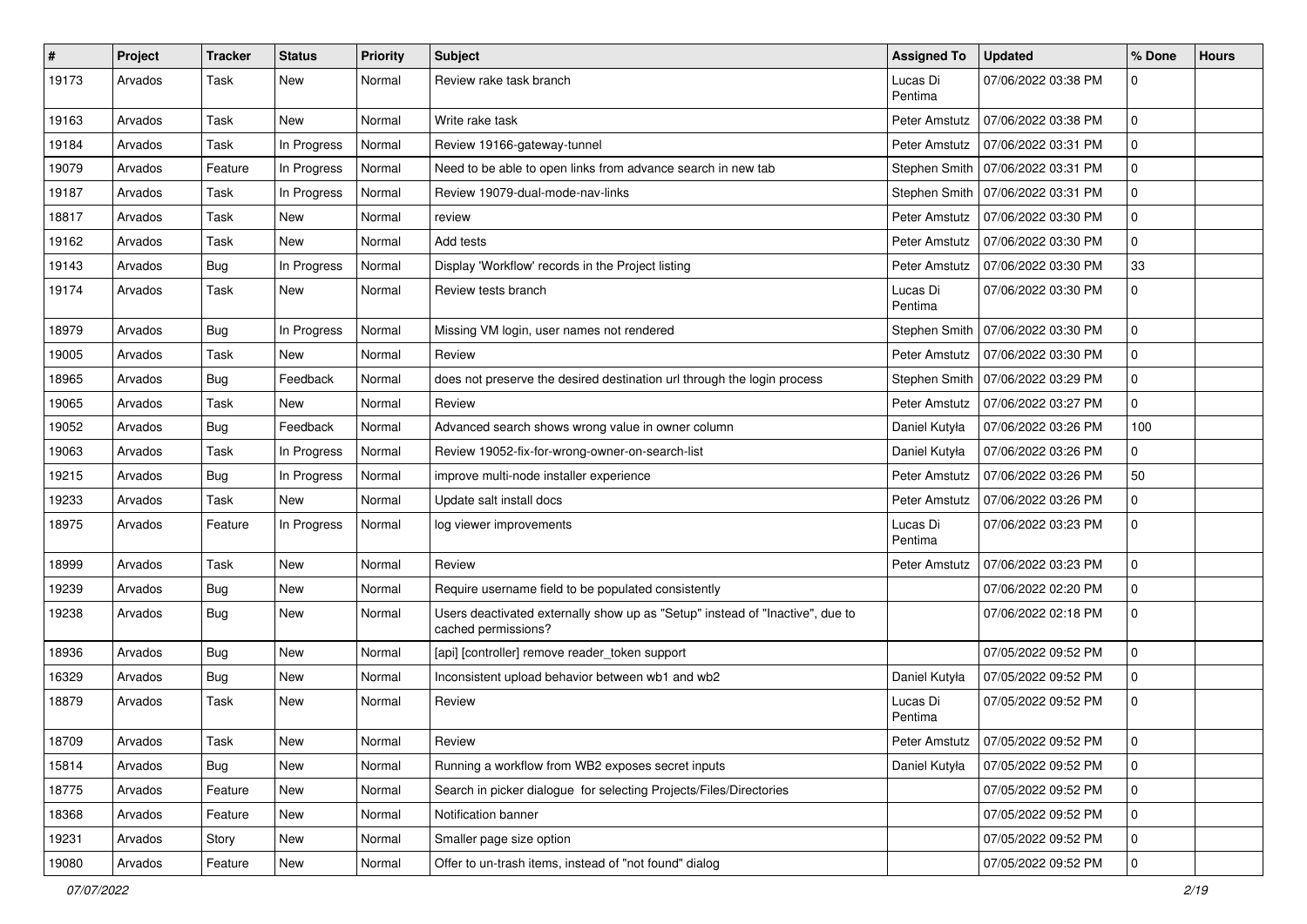| #     | Project                | <b>Tracker</b> | <b>Status</b> | <b>Priority</b> | <b>Subject</b>                                                                                                              | <b>Assigned To</b>  | <b>Updated</b>                      | % Done      | <b>Hours</b> |
|-------|------------------------|----------------|---------------|-----------------|-----------------------------------------------------------------------------------------------------------------------------|---------------------|-------------------------------------|-------------|--------------|
| 19048 | Arvados                | Bug            | <b>New</b>    | Normal          | Copying a folder in collection file browser results in empty folder                                                         |                     | 07/05/2022 09:51 PM                 | 0           |              |
| 19181 | Arvados                | Story          | New           | Normal          | Workbench 2 uses replace_files API                                                                                          |                     | 07/05/2022 09:51 PM                 | $\mathbf 0$ |              |
| 19160 | Arvados                | Task           | <b>New</b>    | Normal          | Review                                                                                                                      | Peter Amstutz       | 07/05/2022 09:51 PM                 | $\mathbf 0$ |              |
| 19154 | Arvados<br>Workbench 2 | Story          | <b>New</b>    | Normal          | Sharing dialog improvements followup                                                                                        |                     | 07/05/2022 09:51 PM                 | 0           |              |
| 16071 | Arvados<br>Workbench 2 | Story          | <b>New</b>    | Normal          | [Collection view] Provenance, used by for collections                                                                       |                     | 07/05/2022 09:51 PM                 | 0           |              |
| 18041 | Arvados                | Task           | New           | Normal          | Review                                                                                                                      | Peter Amstutz       | 07/05/2022 09:51 PM                 | $\mathbf 0$ |              |
| 15768 | Arvados                | Feature        | <b>New</b>    | Normal          | Support multi-select operations                                                                                             |                     | 07/05/2022 09:51 PM                 | 0           |              |
| 18563 | Arvados                | <b>Bug</b>     | New           | Normal          | [config] simplify/streamline InternalURLs/ExternalURL situation                                                             |                     | 07/05/2022 09:50 PM                 | $\mathbf 0$ |              |
| 18944 | Arvados                | Feature        | <b>New</b>    | Normal          | [controller] should log the user uuid used for the request                                                                  |                     | 07/05/2022 09:50 PM                 | $\mathbf 0$ |              |
| 18990 | Arvados                | Bug            | <b>New</b>    | Normal          | should reflect the value of TLS/Insecure in the "Get API Token" dialog                                                      | Daniel Kutyła       | 07/05/2022 09:50 PM                 | 0           |              |
| 18937 | Arvados                | Feature        | <b>New</b>    | Low             | [config] simplify AnonymousUserToken configuration                                                                          |                     | 07/05/2022 09:49 PM                 | $\mathbf 0$ |              |
| 18897 | Arvados                | Feature        | New           | Normal          | [go services] should log the uuid of the token used for each request (and if<br>available, the uuid of the associated user) |                     | 07/05/2022 09:49 PM                 | 0           |              |
| 19131 | Arvados<br>Workbench 2 | Feature        | <b>New</b>    | Normal          | Sharing URLs/Links: Allow the user to attach a personal note                                                                |                     | 07/05/2022 09:48 PM                 | $\mathbf 0$ |              |
| 18964 | Arvados                | <b>Bug</b>     | New           | Normal          | Write better prefetch tests                                                                                                 |                     | 07/05/2022 09:48 PM                 | $\mathbf 0$ |              |
| 19068 | Arvados                | Task           | New           | Normal          | Review                                                                                                                      | Lucas Di<br>Pentima | 07/05/2022 09:47 PM                 | $\mathbf 0$ |              |
| 19209 | Arvados                | Task           | <b>New</b>    | Normal          | Review                                                                                                                      | Tom Clegg           | 07/05/2022 09:46 PM                 | $\mathbf 0$ |              |
| 19066 | Arvados                | Task           | <b>New</b>    | Normal          | Review                                                                                                                      | Lucas Di<br>Pentima | 07/05/2022 09:45 PM                 | 0           |              |
| 19051 | Arvados                | Bug            | New           | Normal          | Handle quotes in search strings correctly                                                                                   | Daniel Kutyła       | 07/05/2022 09:44 PM                 | $\mathbf 0$ |              |
| 19064 | Arvados                | Task           | <b>New</b>    | Normal          | Review                                                                                                                      | Stephen Smith       | 07/05/2022 09:44 PM                 | 0           |              |
| 19180 | Arvados                | Bug            | <b>New</b>    | Normal          | Document how to create projects                                                                                             | Peter Amstutz       | 07/05/2022 09:44 PM                 | $\mathbf 0$ |              |
| 19191 | Arvados                | Task           | New           | Normal          | Review                                                                                                                      | Tom Clegg           | 07/05/2022 09:44 PM                 | $\mathbf 0$ |              |
| 16070 | Arvados                | Feature        | New           | Normal          | [Process view] Process command line view mangled with backslash quoting, no<br>line breaks                                  |                     | Stephen Smith   07/05/2022 09:44 PM | 0           |              |
| 18882 | Arvados                | Task           | <b>New</b>    | Normal          | Review                                                                                                                      | Daniel Kutyła       | 07/05/2022 09:44 PM                 | 0           |              |
| 19188 | Arvados                | Task           | New           | Normal          | Review                                                                                                                      | Peter Amstutz       | 07/05/2022 09:44 PM                 | $\mathbf 0$ |              |
| 18968 | Arvados                | Story          | New           | Normal          | Should be able to pick directories within collections                                                                       | Stephen Smith       | 07/05/2022 09:44 PM                 | $\mathbf 0$ |              |
| 19139 | Arvados                | Bug            | New           | Normal          | Regular users should not be able to create user records; creating a user does not<br>make admin the "owner" of that user    | Lucas Di<br>Pentima | 07/05/2022 09:44 PM                 | $\mathbf 0$ |              |
| 19211 | Arvados                | Task           | New           | Normal          | Review                                                                                                                      | Tom Clegg           | 07/05/2022 09:44 PM                 | $\mathbf 0$ |              |
| 19207 | Arvados                | Task           | New           | Normal          | Review                                                                                                                      | Tom Clegg           | 07/05/2022 09:44 PM                 | 0           |              |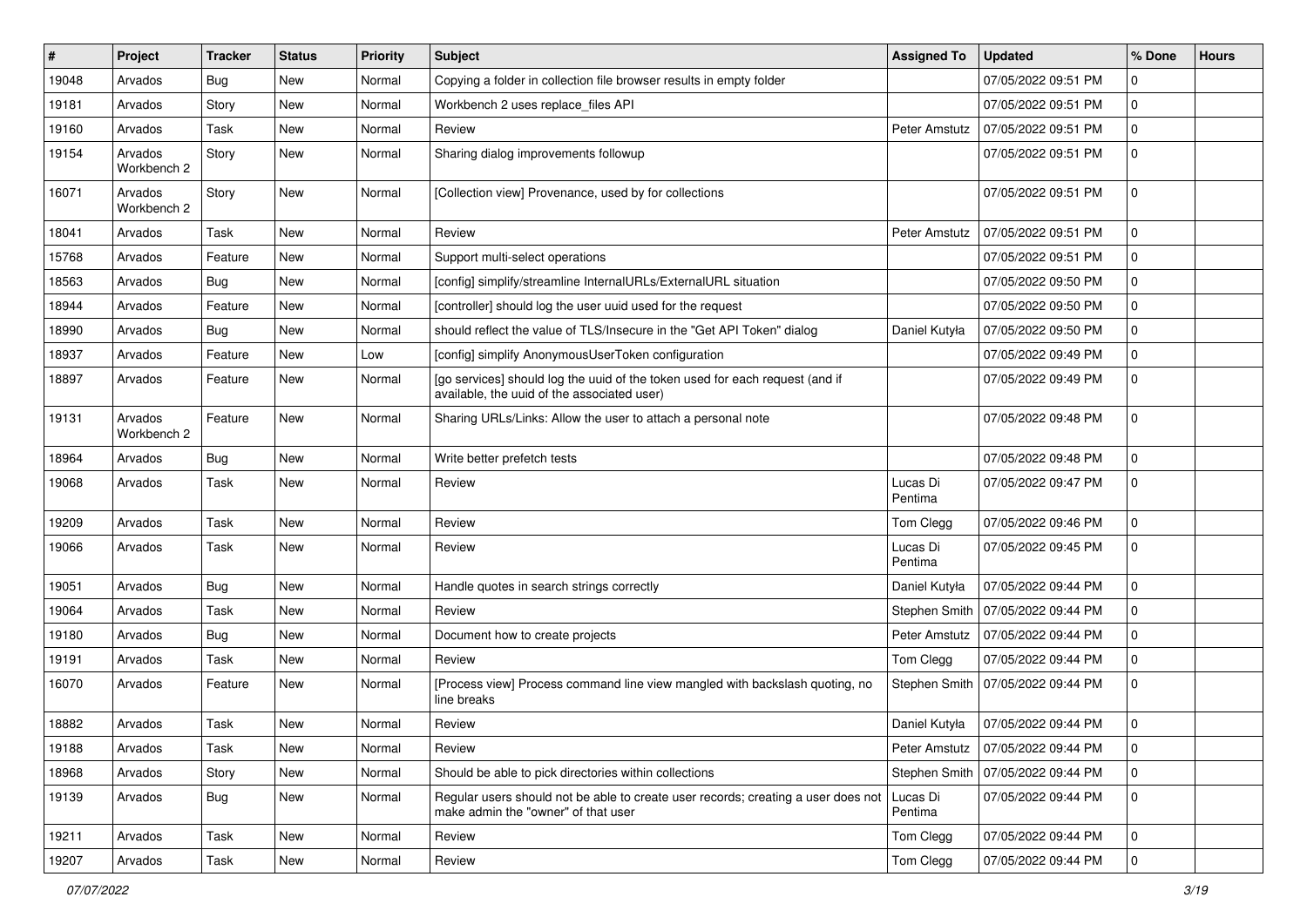| $\#$  | Project                | <b>Tracker</b> | <b>Status</b> | <b>Priority</b> | <b>Subject</b>                                                                      | <b>Assigned To</b>  | <b>Updated</b>      | % Done       | <b>Hours</b> |
|-------|------------------------|----------------|---------------|-----------------|-------------------------------------------------------------------------------------|---------------------|---------------------|--------------|--------------|
| 19206 | Arvados                | Bug            | New           | Normal          | System root user shouldn't be able to get disabled nor its admin status revoked     | Lucas Di<br>Pentima | 07/05/2022 09:44 PM | 0            |              |
| 18227 | Arvados                | Task           | New           | Normal          | Review                                                                              | Peter Amstutz       | 07/05/2022 09:43 PM | 0            |              |
| 18221 | Arvados                | Story          | In Progress   | Normal          | Test coverage plan for combinations of slurm/lsf/cloud singularity/docker           |                     | 07/05/2022 09:43 PM | 0            |              |
| 18863 | Arvados                | Feature        | New           | Normal          | [controller] add background job to clean up old container log records               |                     | 07/05/2022 09:43 PM | $\Omega$     |              |
| 17918 | Arvados                | <b>Bug</b>     | New           | Normal          | cwltool 'id' changes packing behavior                                               | Peter Amstutz       | 07/05/2022 09:43 PM | <sup>0</sup> |              |
| 17919 | Arvados                | Task           | New           | Normal          | investigate                                                                         | Peter Amstutz       | 07/05/2022 09:43 PM | 0            |              |
| 17875 | Arvados                | Task           | New           | Normal          | Review                                                                              | Peter Amstutz       | 07/05/2022 09:43 PM | $\Omega$     |              |
| 17846 | Arvados                | <b>Bug</b>     | New           | Normal          | [tutorial] inconsistencies/roadbumps                                                | Ward<br>Vandewege   | 07/05/2022 09:43 PM | $\Omega$     |              |
| 17909 | Arvados                | Task           | New           | Normal          | investigate                                                                         | Peter Amstutz       | 07/05/2022 09:43 PM | $\Omega$     |              |
| 17876 | Arvados                | Task           | New           | Normal          | Review                                                                              | Ward<br>Vandewege   | 07/05/2022 09:43 PM | $\Omega$     |              |
| 17845 | Arvados                | Bug            | New           | Normal          | [tutorial] reuse is not working                                                     |                     | 07/05/2022 09:43 PM | $\Omega$     |              |
| 18762 | Arvados                | <b>Bug</b>     | New           | Normal          | rails background tasks scaling issues                                               |                     | 07/05/2022 09:42 PM | <sup>0</sup> |              |
| 18311 | Arvados                | <b>Bug</b>     | New           | Normal          | [cwl] test 221 in the 1.2 conformance suite is failing on singularity               | Peter Amstutz       | 07/05/2022 09:42 PM | $\Omega$     |              |
| 18615 | Arvados                | Task           | New           | Normal          | Review                                                                              | Lucas Di<br>Pentima | 07/05/2022 09:42 PM | 0            |              |
| 13144 | Arvados                | <b>Bug</b>     | <b>New</b>    | Normal          | [SDKs] Wean all components off old arvadosclient and keepclient libraries           |                     | 07/05/2022 09:42 PM | $\Omega$     |              |
| 18996 | Arvados                | Bug            | New           | Normal          | Container request's expires at field                                                |                     | 07/05/2022 09:42 PM | 0            |              |
| 17988 | Arvados                | Feature        | <b>New</b>    | Normal          | Enforce memory limits using Singularity + cloud                                     |                     | 07/05/2022 09:42 PM | $\Omega$     |              |
| 18973 | Arvados                | Story          | New           | Normal          | Test combinations of federation scenarios                                           |                     | 07/05/2022 09:42 PM | $\Omega$     |              |
| 16385 | Arvados                | Feature        | <b>New</b>    | Normal          | [k8s] add prebuilt container images for Arvados releases                            |                     | 07/05/2022 09:41 PM | $\Omega$     |              |
| 18564 | Arvados                | Feature        | New           | Normal          | [art] run jenkins release build steps with a set of parameters                      |                     | 07/05/2022 09:41 PM | 0            |              |
| 18613 | Arvados                | Task           | New           | Normal          | Review                                                                              | Peter Amstutz       | 07/05/2022 09:41 PM | $\Omega$     |              |
| 19140 | Arvados                | Feature        | New           | Normal          | Document a process by which you would set up a service account                      |                     | 07/05/2022 09:41 PM | $\Omega$     |              |
| 18205 | Arvados                | Feature        | New           | Normal          | [api] [cloud] add live compute instance price to container record                   |                     | 07/05/2022 09:40 PM | $\Omega$     |              |
| 18874 | Arvados                | Support        | <b>New</b>    | Normal          | Merge workbench2 history into main Arvados repo                                     |                     | 07/05/2022 09:40 PM | <sup>0</sup> |              |
| 19213 | Arvados                | Support        | New           | Normal          | Support Ubuntu 22.04 LTS                                                            |                     | 07/05/2022 09:38 PM | $\Omega$     |              |
| 18266 | Arvados                | <b>Bug</b>     | New           | Normal          | Turn manual testing plan for WB2 into tickets to write cypress tests                |                     | 07/05/2022 09:38 PM | 0            |              |
| 18697 | Arvados<br>Workbench 2 | <b>Bug</b>     | New           | Normal          | Cypress tests for federated scenarios                                               | Lucas Di<br>Pentima | 07/05/2022 09:38 PM | $\Omega$     |              |
| 18951 | Arvados                | Task           | New           | Normal          | Review                                                                              |                     | 07/05/2022 09:38 PM | $\Omega$     |              |
| 19235 | Arvados                | Feature        | In Progress   | Normal          | arvados-client diagnostics cmd should load host/token from config file if available | Tom Clegg           | 07/04/2022 02:58 PM | $\Omega$     |              |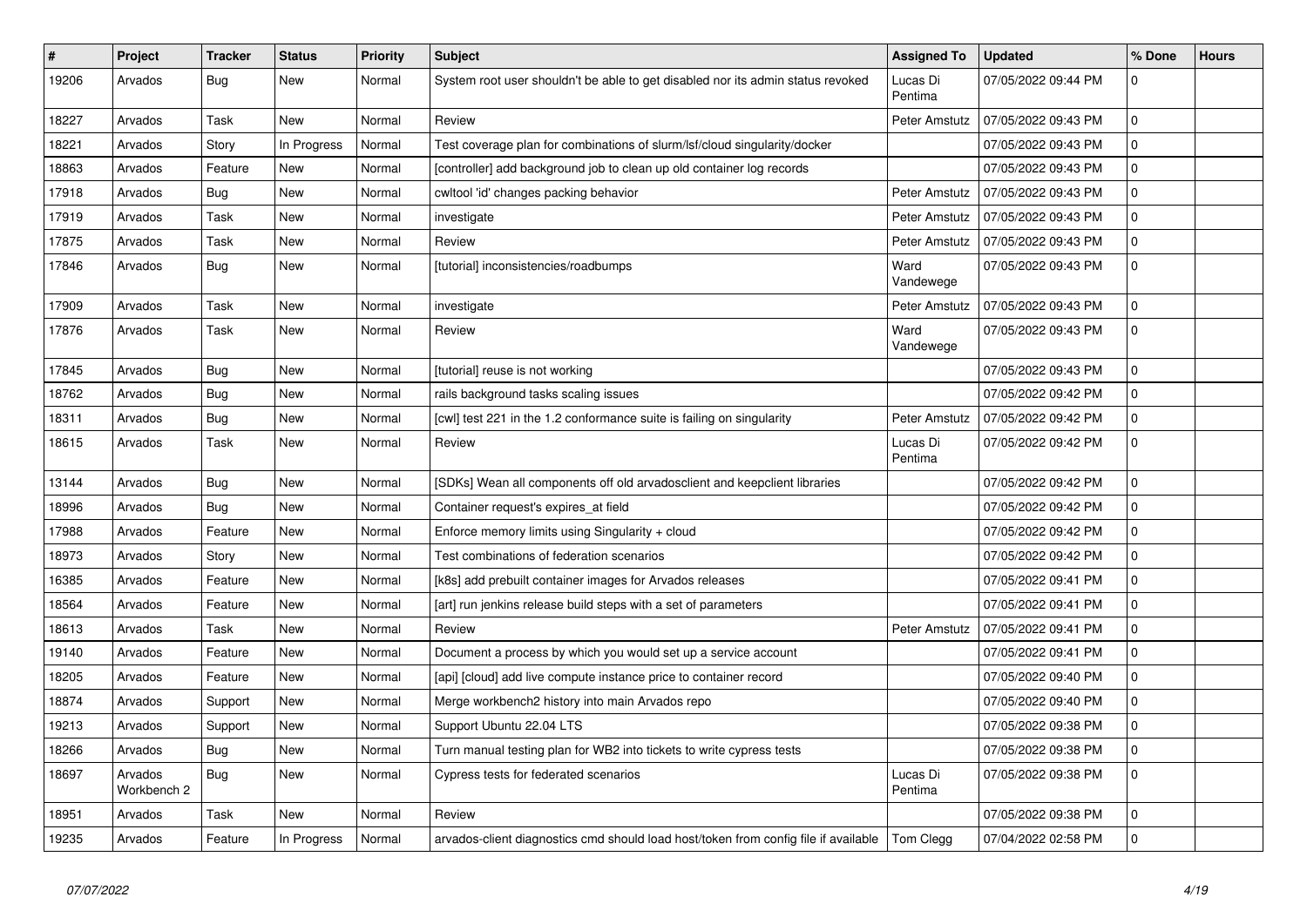| #     | Project               | <b>Tracker</b> | <b>Status</b> | <b>Priority</b> | <b>Subject</b>                                                                                                                            | <b>Assigned To</b> | <b>Updated</b>      | % Done      | <b>Hours</b> |
|-------|-----------------------|----------------|---------------|-----------------|-------------------------------------------------------------------------------------------------------------------------------------------|--------------------|---------------------|-------------|--------------|
| 3640  | Arvados               | Story          | New           | Normal          | [SDKs] Add runtime option to SDKs (esp Python and arv-mount) to use a<br>filesystem directory block cache as an alternative to RAM cache. |                    | 07/01/2022 02:42 PM | 0           |              |
| 19234 | Arvados               | <b>Bug</b>     | New           | Normal          | New keepstore s3 driver needs non-empty "region" to work with GCP                                                                         | Tom Clegg          | 07/01/2022 01:59 PM | $\mathbf 0$ |              |
| 18337 | Arvados Epics         | Story          | New           | Normal          | Easy install via OS package                                                                                                               |                    | 06/29/2022 06:27 PM | 0           |              |
| 16607 | Arvados               | Task           | <b>New</b>    | Normal          | Review                                                                                                                                    |                    | 06/29/2022 05:56 PM | $\mathbf 0$ |              |
| 16552 | Arvados               | Story          | In Progress   | Normal          | "arvados-server init" can get TLS certificates from Let's Encrypt                                                                         | Tom Clegg          | 06/29/2022 05:55 PM | $\mathbf 0$ |              |
| 19222 | Arvados               | Story          | <b>New</b>    | Normal          | Planning for user guide rewrite                                                                                                           | Sarah Zaranek      | 06/29/2022 02:54 PM | $\mathbf 0$ |              |
| 16557 | Arvados Epics   Story |                | New           | Low             | Reorganize user guide, update for wb2                                                                                                     |                    | 06/29/2022 02:50 PM | 0           |              |
| 17050 | Arvados Epics   Story |                | In Progress   | Normal          | arvados.org 2.0                                                                                                                           |                    | 06/29/2022 02:43 PM | 0           |              |
| 16011 | <b>Arvados Epics</b>  | Story          | In Progress   | Normal          | CWL support, docs, training, website                                                                                                      |                    | 06/29/2022 02:09 PM | 0           |              |
| 19086 | Arvados               | Feature        | New           | Normal          | Can provide input JSON/YAML when launching a Workflow as an alternative to<br>the input form                                              | Peter Amstutz      | 06/22/2022 02:53 PM | $\mathbf 0$ |              |
| 19117 | Arvados               | Task           | <b>New</b>    | Normal          | Review                                                                                                                                    | Stephen Smith      | 06/22/2022 02:53 PM | $\mathbf 0$ |              |
| 19198 | Arvados               | Feature        | New           | Normal          | Feature to normalize and re-pack manifest so that same content always has<br>same hash                                                    |                    | 06/15/2022 03:05 PM | $\mathbf 0$ |              |
| 16446 | Arvados Epics   Story |                | New           | Normal          | Manifest format improvements                                                                                                              |                    | 06/15/2022 03:00 PM | 0           |              |
| 19132 | Arvados Epics   Story |                | New           | Normal          | Versioning registered workflows                                                                                                           |                    | 06/15/2022 02:51 PM | 0           |              |
| 19197 | Arvados               | Feature        | New           | Normal          | Optimize permission checks for can_write/can_manage fields                                                                                |                    | 06/14/2022 02:40 PM | $\mathbf 0$ |              |
| 19194 | Arvados               | Feature        | New           | Normal          | Return can_manage and can_write for all object types (not just<br>users/groups/projects)                                                  |                    | 06/14/2022 02:36 PM | 0           |              |
| 19196 | Arvados               | Feature        | <b>New</b>    | Normal          | Allow API select parameter to add/remove fields from the default set                                                                      |                    | 06/14/2022 02:35 PM | $\mathbf 0$ |              |
| 18765 | Arvados               | Bug            | New           | Normal          | engine configuration too big $> 1048448$ with singularity                                                                                 |                    | 06/07/2022 01:56 PM | 0           |              |
| 18800 | <b>Arvados Epics</b>  | Story          | <b>New</b>    | Normal          | Update Python SDK documentation                                                                                                           |                    | 06/06/2022 06:12 PM | $\mathbf 0$ |              |
| 19171 | Arvados Epics   Story |                | New           | Normal          | Playground onboarding                                                                                                                     |                    | 06/01/2022 02:36 PM | 0           |              |
| 17001 | Arvados Epics   Story |                | New           | Normal          | WGS Demo Works in WB2 and Is Updated to Reflect WB2 Features                                                                              |                    | 06/01/2022 02:34 PM | 0           |              |
| 18390 | Arvados Epics         | Story          | In Progress   | Normal          | Frozen projects                                                                                                                           |                    | 06/01/2022 02:21 PM | $\mathbf 0$ |              |
| 17002 | Arvados Epics         | Story          | In Progress   | Normal          | Arvados Overview Video (Big Picture Video)                                                                                                |                    | 06/01/2022 02:20 PM | $\mathbf 0$ |              |
| 16943 | Arvados Epics   Story |                | <b>New</b>    | Normal          | WB2 Descriptions, project & collection operations                                                                                         |                    | 06/01/2022 02:18 PM | 0           |              |
| 16945 | Arvados Epics   Story |                | In Progress   | Normal          | WB2 Workflows / containers feature parity                                                                                                 |                    | 06/01/2022 02:16 PM | 0           |              |
| 17848 | Arvados Epics Story   |                | In Progress   | Normal          | Improve a-c-r usability                                                                                                                   |                    | 06/01/2022 02:14 PM | 0           |              |
| 19170 | Arvados Epics   Story |                | New           | Normal          | <b>CWL-Seek</b>                                                                                                                           |                    | 05/31/2022 05:57 PM | $\mathbf 0$ |              |
| 19150 | Arvados               | Feature        | New           | Normal          | arvados-server install -type=test -test-suite-user=X` should add user X to docker<br>and fuse groups                                      |                    | 05/20/2022 05:53 PM | $\mathbf 0$ |              |
| 18685 | Arvados Epics   Story |                | New           | Normal          | Synchronize configuration on multi-node cluster                                                                                           |                    | 05/18/2022 02:35 PM | $\mathbf 0$ |              |
| 16303 | Arvados Epics   Story |                | In Progress   | Normal          | Kubernetes support                                                                                                                        |                    | 05/18/2022 02:32 PM | 0           |              |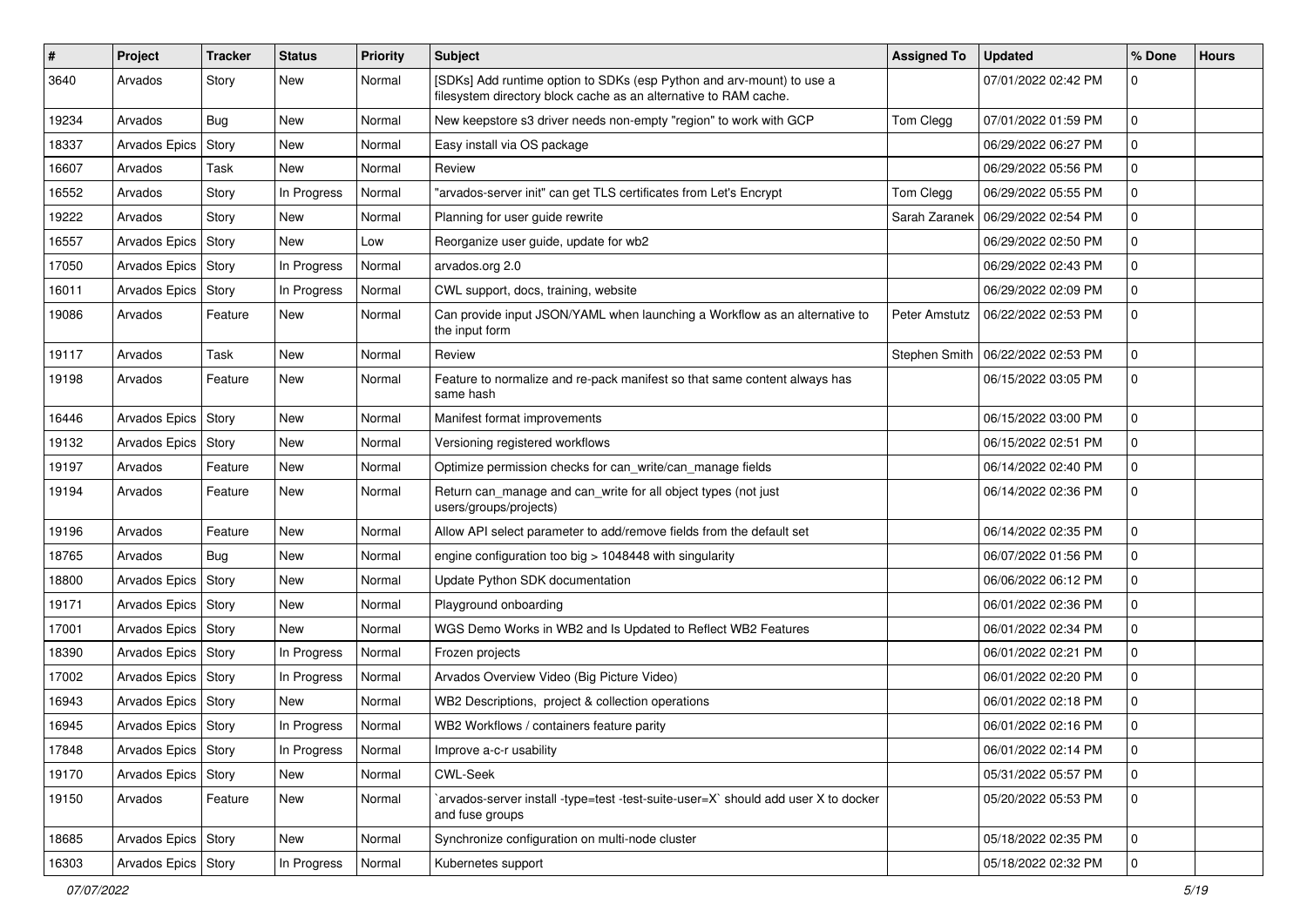| #     | Project               | <b>Tracker</b> | <b>Status</b> | <b>Priority</b> | Subject                                                                                                 | <b>Assigned To</b> | <b>Updated</b>      | % Done       | <b>Hours</b> |
|-------|-----------------------|----------------|---------------|-----------------|---------------------------------------------------------------------------------------------------------|--------------------|---------------------|--------------|--------------|
| 16442 | Arvados Epics         | Story          | New           | Normal          | Scalable + reliable container logging                                                                   |                    | 05/09/2022 03:22 PM | 0            |              |
| 17849 | Arvados Epics         | Story          | <b>New</b>    | Normal          | FUSE driver v2                                                                                          |                    | 05/09/2022 03:22 PM | $\mathbf 0$  |              |
| 18342 | Arvados Epics   Story |                | New           | Normal          | Stream Keep data to minimize latency and memory usage                                                   |                    | 05/09/2022 03:21 PM | $\mathbf 0$  |              |
| 17207 | Arvados Epics   Story |                | New           | Normal          | External access to web services running in containers                                                   |                    | 05/09/2022 03:20 PM | $\mathbf 0$  |              |
| 15960 | <b>Arvados Epics</b>  | Story          | <b>New</b>    | Normal          | Computing on external data                                                                              |                    | 05/09/2022 03:20 PM | $\mathbf 0$  |              |
| 16517 | Arvados Epics   Story |                | In Progress   | Normal          | Workflow runtime/cost visibility and forecasting                                                        |                    | 05/09/2022 03:19 PM | 0            |              |
| 19082 | Arvados               | Feature        | <b>New</b>    | Normal          | Scale default keep cache request with cores or RAM request                                              |                    | 05/04/2022 03:19 PM | $\mathbf 0$  |              |
| 17054 | Arvados               | Feature        | In Progress   | Normal          | Custom naming for scatter steps                                                                         |                    | 05/04/2022 03:19 PM | $\mathbf 0$  |              |
| 17456 | Arvados               | Task           | New           | Normal          | Review                                                                                                  | Peter Amstutz      | 05/04/2022 03:19 PM | $\mathbf 0$  |              |
| 19056 | Arvados               | Feature        | New           | Normal          | Environment variable / command line convention that specifies where to get<br>HOST/TOKEN settings.conf  |                    | 05/04/2022 03:18 PM | $\mathbf 0$  |              |
| 18961 | Arvados               | Feature        | <b>New</b>    | Normal          | Go FileSystem / FUSE mount supports block caching & prefetch                                            |                    | 05/04/2022 03:18 PM | $\mathbf 0$  |              |
| 18788 | Arvados               | Feature        | New           | Normal          | User merge & migration support on LoginCluster federations                                              |                    | 05/04/2022 03:18 PM | $\mathbf 0$  |              |
| 18960 | Arvados               | Feature        | <b>New</b>    | Normal          | crunch-run can use Go FUSE driver for read-only mounts                                                  |                    | 05/04/2022 03:17 PM | 0            |              |
| 19089 | <b>Arvados Epics</b>  | Task           | <b>New</b>    | Normal          | Cross-federation filter groups                                                                          |                    | 05/02/2022 04:49 PM | $\mathbf 0$  |              |
| 19091 | Arvados               | Feature        | New           | Normal          | Managed property to assert valid unix username                                                          |                    | 05/02/2022 04:48 PM | $\mathbf 0$  |              |
| 15958 | Arvados Epics   Story |                | New           | Normal          | Workbench2 federated browsing                                                                           |                    | 05/02/2022 03:23 PM | 0            |              |
| 19058 | Arvados               | Support        | New           | Normal          | Add code scanning to jenkins pipeline                                                                   |                    | 04/27/2022 03:08 PM | $\mathbf 0$  |              |
| 19047 | Arvados               | Feature        | New           | Normal          | Pythonic interface to launch workflows                                                                  |                    | 04/20/2022 07:41 PM | $\mathbf 0$  |              |
| 18977 | Arvados               | Bug            | New           | Normal          | Mishandled Azure error?                                                                                 |                    | 04/12/2022 07:55 PM | $\mathbf 0$  |              |
| 18988 | Arvados               | Feature        | New           | Normal          | [CWL] support singularity/docker hint to make debugging workflows easier                                |                    | 04/11/2022 06:29 PM | $\mathbf 0$  |              |
| 18689 | Arvados               | Feature        | New           | Normal          | support secret_environment                                                                              |                    | 04/06/2022 03:55 PM | 0            |              |
| 18969 | Arvados               | <b>Bug</b>     | New           | Normal          | Controller should monitor its own memory usage and pause requests handling<br>when memory usage is high |                    | 04/05/2022 02:53 PM | $\Omega$     |              |
| 18576 | Arvados               | Feature        | <b>New</b>    | Normal          | arv-put converts properties aliases to vocabulary ids                                                   |                    | 04/05/2022 02:53 PM | $\mathbf 0$  |              |
| 18815 | Arvados               | Task           | New           | Normal          | Review                                                                                                  | Peter Amstutz      | 04/05/2022 02:53 PM | $\mathbf 0$  |              |
| 18970 | Arvados               | Feature        | New           | Normal          | Add support for publicly shared collections (anonymous user)                                            |                    | 04/04/2022 03:17 PM | 0            |              |
| 18967 | Arvados               | Story          | New           | Normal          | drop legacy columns and tables                                                                          |                    | 04/01/2022 07:03 PM | $\mathbf 0$  |              |
| 18946 | Arvados               | Feature        | New           | Normal          | Render fields of user profile from config                                                               |                    | 03/30/2022 02:29 PM | l 0          |              |
| 18942 | Arvados               | Story          | New           | Normal          | Remove perl SDK, tests, dependencies                                                                    |                    | 03/29/2022 02:14 PM | 0            |              |
| 18860 | Arvados               | Story          | New           | Normal          | Display number of container attempts and make it easy to access past logs                               |                    | 03/23/2022 06:53 PM | $\mathbf 0$  |              |
| 15681 | Arvados               | Feature        | New           | Normal          | wb2 workflows run in "Workflow runs" project by default                                                 |                    | 03/23/2022 06:48 PM | $\mathbf{0}$ |              |
| 15557 | Arvados               | <b>Bug</b>     | New           | Normal          | [Process view] Re-run workflow                                                                          |                    | 03/23/2022 06:10 PM | 0            |              |
| 16208 | Arvados               | <b>Bug</b>     | New           | Normal          | Workbench2 doesn't show inputs then #main object is not a Workflow                                      |                    | 03/23/2022 03:55 PM | $\mathbf 0$  |              |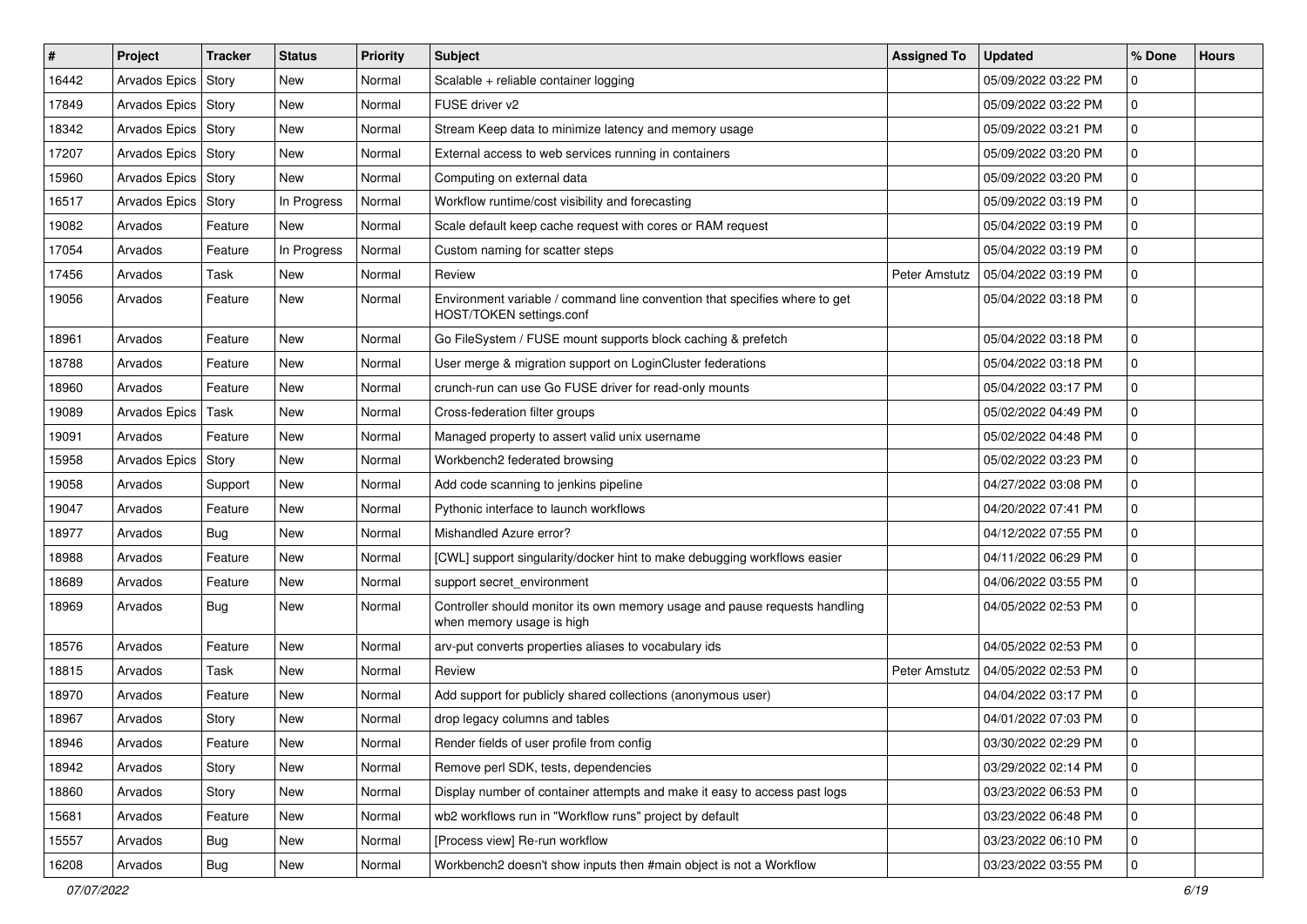| #     | Project               | <b>Tracker</b> | <b>Status</b> | <b>Priority</b> | Subject                                                                                        | <b>Assigned To</b> | <b>Updated</b>      | % Done       | <b>Hours</b> |
|-------|-----------------------|----------------|---------------|-----------------|------------------------------------------------------------------------------------------------|--------------------|---------------------|--------------|--------------|
| 18179 | <b>Arvados Epics</b>  | Story          | New           | Normal          | Better spot instance support                                                                   |                    | 03/23/2022 01:47 PM | 0            |              |
| 18871 | Arvados               | Feature        | <b>New</b>    | Normal          | WebDAV uses replace_files API                                                                  |                    | 03/16/2022 02:13 PM | $\mathbf 0$  |              |
| 18864 | Arvados               | <b>Bug</b>     | New           | Normal          | "Responsible person" link is wrong                                                             |                    | 03/14/2022 03:49 PM | $\mathbf 0$  |              |
| 18862 | Arvados               | Bug            | New           | Normal          | [api] remove replay_job_log rake task                                                          |                    | 03/14/2022 03:43 PM | $\mathbf 0$  |              |
| 18861 | Arvados               | Story          | New           | Normal          | Retire wb1                                                                                     |                    | 03/14/2022 02:48 PM | $\mathbf 0$  |              |
| 18853 | Arvados               | Story          | New           | Normal          | Get input collection uuid or metadata                                                          |                    | 03/10/2022 03:13 PM | 0            |              |
| 18846 | Arvados               | Story          | New           | Normal          | Rendering rich descriptions                                                                    |                    | 03/09/2022 08:42 PM | $\mathbf 0$  |              |
| 15941 | Arvados Epics   Story |                | In Progress   | Normal          | arvados-boot                                                                                   |                    | 03/09/2022 06:04 PM | $\mathbf 0$  |              |
| 16447 | Arvados Epics   Story |                | In Progress   | Normal          | Improve container image handling                                                               |                    | 03/09/2022 06:04 PM | $\mathbf 0$  |              |
| 18847 | Arvados Epics         | Story          | New           | Normal          | Structured type checking for properties                                                        |                    | 03/09/2022 05:50 PM | $\mathbf 0$  |              |
| 18841 | Arvados               | Feature        | New           | Normal          | Feature to inject additional info into wb2 details panel                                       |                    | 03/08/2022 09:59 PM | 0            |              |
| 18842 | Arvados               | Feature        | New           | Normal          | Local disk keep cache for Python SDK/arv-mount                                                 |                    | 03/08/2022 04:29 PM | $\mathbf 0$  |              |
| 18840 | Arvados               | Feature        | New           | Normal          | Algorithm to repack small files into larger blocks                                             |                    | 03/08/2022 03:15 PM | $\mathbf 0$  |              |
| 18724 | Arvados               | Bug            | New           | Normal          | Collection file_names should contain full paths for substring matching                         |                    | 03/01/2022 09:11 PM | 0            |              |
| 18810 | Arvados               | Feature        | New           | Normal          | PySDK API Client wrapper methods that automatically translate properties using<br>a vocabulary |                    | 03/01/2022 08:58 PM | $\mathbf 0$  |              |
| 18799 | Arvados               | Story          | New           | Normal          | Strategy to tie the Python SDK to the API docs                                                 |                    | 02/23/2022 08:05 PM | $\mathbf 0$  |              |
| 18797 | Arvados               | Story          | In Progress   | Normal          | Flesh out python sdk documentation in docstrings & ensure good presentation in<br>pydoc        |                    | 02/23/2022 08:04 PM | $\mathbf 0$  |              |
| 18798 | Arvados               | Story          | New           | Normal          | Turn code cookbook into liquid template & include files separately                             |                    | 02/23/2022 07:46 PM | $\mathbf 0$  |              |
| 15250 | Arvados               | Feature        | In Progress   | Normal          | a-c-r set TTL on final output collection                                                       | Jiayong Li         | 02/23/2022 03:13 PM | 0            |              |
| 17459 | Arvados               | Task           | New           | Normal          | Review                                                                                         | Peter Amstutz      | 02/23/2022 03:13 PM | 0            |              |
| 18047 | Arvados Epics         | Story          | New           | Normal          | Faceted search of metadata                                                                     |                    | 02/18/2022 10:02 PM | $\mathbf 0$  |              |
| 18684 | Arvados Epics         | Story          | New           | Normal          | New user mode for Workbench (for use on Playground)                                            |                    | 02/18/2022 10:01 PM | $\mathbf 0$  |              |
| 17701 | Arvados Epics Story   |                | New           | Normal          | WB2 usable on small screens / mobile                                                           |                    | 02/18/2022 10:01 PM | $\mathbf 0$  |              |
| 18350 | Arvados Epics         | Story          | New           | Normal          | Login cluster with only arvados-controller & no fallback to Rails                              |                    | 02/18/2022 10:00 PM | $\mathbf 0$  |              |
| 16560 | Arvados Epics         | Story          | New           | Normal          | Single-click install & subscription via cloud marketplace                                      |                    | 02/18/2022 10:00 PM | 0            |              |
| 16428 | Arvados Epics Story   |                | <b>New</b>    | Normal          | Metrics dashboard                                                                              |                    | 02/18/2022 09:59 PM | 0            |              |
| 16858 | Arvados Epics   Story |                | New           | Normal          | Collection check in / check out                                                                |                    | 02/18/2022 09:55 PM | l 0          |              |
| 16782 | Arvados Epics   Story |                | New           | Normal          | Add-on module system                                                                           |                    | 02/18/2022 09:55 PM | 0            |              |
| 16514 | Arvados Epics   Story |                | New           | Normal          | Actionable insight into keep usage                                                             |                    | 02/18/2022 09:55 PM | $\mathbf 0$  |              |
| 16082 | Arvados Epics   Story |                | New           | Normal          | Port client tools to Go                                                                        |                    | 02/18/2022 09:53 PM | $\mathbf{0}$ |              |
| 18790 | Arvados               | Feature        | New           | Normal          | Access live container logs through arvados-client and crunch-run container<br>gateway          |                    | 02/18/2022 03:28 PM | $\mathbf{0}$ |              |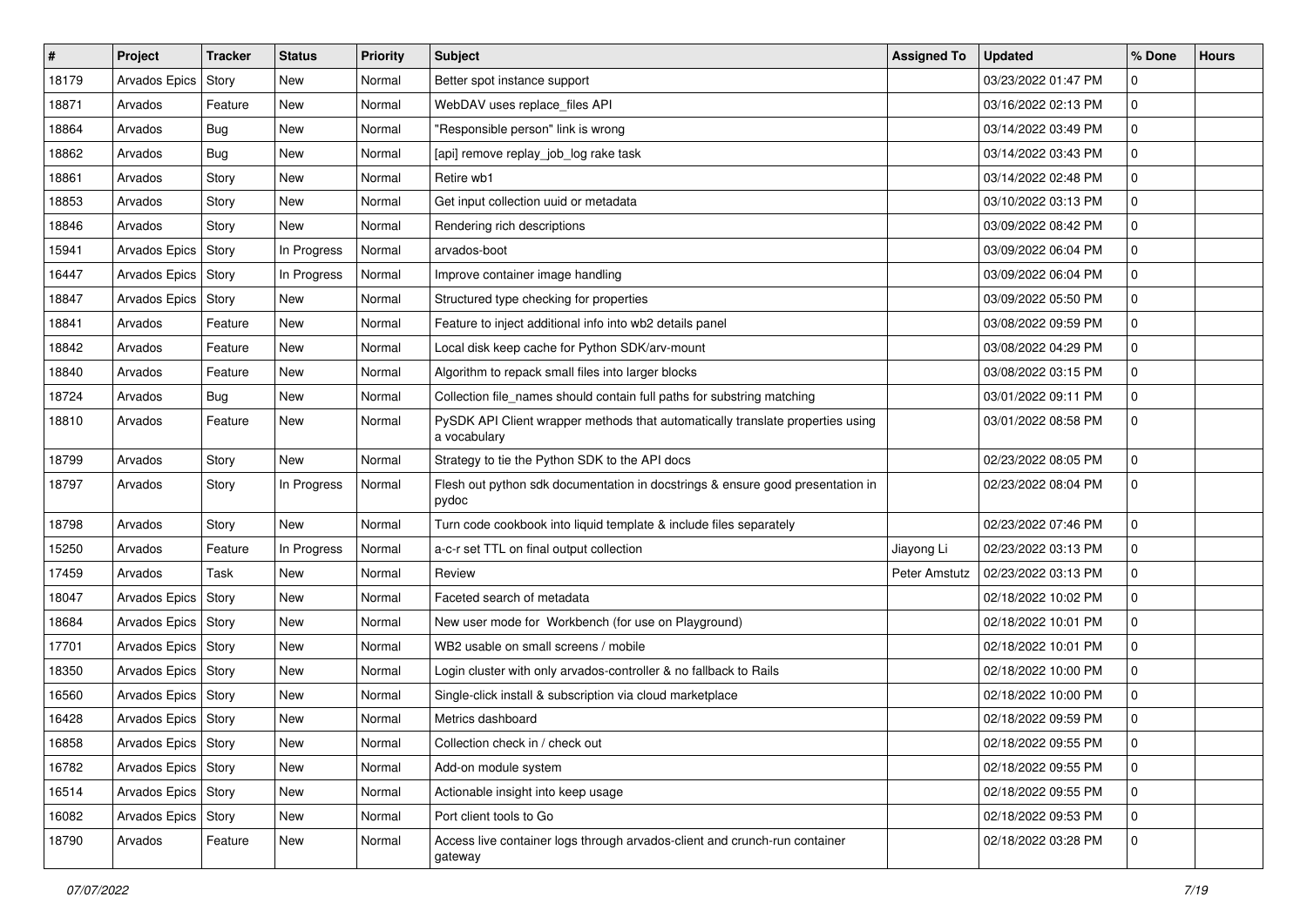| #     | Project                | <b>Tracker</b> | <b>Status</b> | <b>Priority</b> | <b>Subject</b>                                                                                                    | <b>Assigned To</b>  | <b>Updated</b>      | % Done       | <b>Hours</b> |
|-------|------------------------|----------------|---------------|-----------------|-------------------------------------------------------------------------------------------------------------------|---------------------|---------------------|--------------|--------------|
| 18726 | Arvados                | Feature        | New           | Normal          | a-c-r uses arv-put internally to upload dependencies                                                              |                     | 02/10/2022 04:53 PM |              |              |
| 18706 | Arvados                | Task           | In Progress   | Normal          | Review<br>18594-Collection-Advanced-Menu-is-trying-to-fetch-User-record-with-collection-U<br>UID                  | Daniel Kutyła       | 02/03/2022 03:40 PM | $\Omega$     |              |
| 18587 | Arvados<br>Workbench 2 | Bug            | <b>New</b>    | Normal          | 'Copy selected into collection" incorrect behavior                                                                | Lucas Di<br>Pentima | 02/02/2022 04:00 PM | $\Omega$     |              |
| 15730 | Arvados                | Story          | <b>New</b>    | Normal          | [Workbench 2] Implement UI for new group permission scheme                                                        |                     | 02/02/2022 04:00 PM | $\Omega$     |              |
| 17772 | Arvados                | Feature        | New           | Normal          | use subject identifier (username etc) in "identity_url" instead of "email" for login                              |                     | 01/31/2022 04:22 PM | $\Omega$     |              |
| 16210 | Arvados Epics          | Story          | New           | Normal          | Research Object provenance (CWL-PROV)                                                                             |                     | 01/26/2022 02:58 PM | 0            |              |
| 9053  | Arvados Epics          | Story          | New           | Normal          | Port API server to Go                                                                                             |                     | 01/26/2022 02:58 PM | $\Omega$     |              |
| 13080 | Arvados Epics          | Story          | New           | Normal          | Create/upload workflows through Workbench                                                                         |                     | 01/26/2022 02:55 PM | $\Omega$     |              |
| 18677 | Arvados                | Feature        | New           | Normal          | Container runtime metrics API                                                                                     |                     | 01/25/2022 06:56 PM | $\Omega$     |              |
| 18672 | Arvados                | Feature        | New           | Normal          | [go sdk] describe + implement desired Go SDK                                                                      |                     | 01/24/2022 09:34 PM | 0            |              |
| 18671 | Arvados                | Bug            | New           | Normal          | [go sdk] update documentation                                                                                     |                     | 01/24/2022 09:33 PM | <sup>0</sup> |              |
| 18669 | Arvados                | Task           | <b>New</b>    | Normal          | review 18668-add-project-support-to-deduplication-report                                                          |                     | 01/24/2022 04:51 PM | $\Omega$     |              |
| 18668 | Arvados                | Feature        | In Progress   | Normal          | [deduplication report] add project support                                                                        | Ward<br>Vandewege   | 01/24/2022 04:50 PM | <sup>0</sup> |              |
| 18650 | Arvados                | Task           | New           | Normal          | Design API for helper methods for working with vocabularies                                                       | Peter Amstutz       | 01/19/2022 04:52 PM | $\Omega$     |              |
| 18616 | Arvados                | Task           | New           | Normal          | Review                                                                                                            | Ward<br>Vandewege   | 01/19/2022 04:23 PM |              |              |
| 17910 | Arvados                | Task           | <b>New</b>    | Normal          | investigate                                                                                                       | Peter Amstutz       | 01/19/2022 02:17 PM | $\Omega$     |              |
| 17178 | Arvados                | Feature        | New           | Normal          | Render live graphs of container crunchstat in wb2                                                                 |                     | 01/18/2022 09:46 PM | 0            |              |
| 12868 | Arvados                | Story          | New           | Normal          | Rearrange packages so "arv" runs a Go program that shells out to Python/Ruby<br>code only if needed               |                     | 01/18/2022 09:30 PM |              |              |
| 18609 | Arvados                | Task           | New           | Normal          | Review                                                                                                            | Ward<br>Vandewege   | 01/18/2022 08:55 PM | $\Omega$     |              |
| 18623 | Arvados                | Feature        | New           | Normal          | Ensure Etag can be used and honor If-Match header in updates                                                      |                     | 01/12/2022 04:50 PM | $\Omega$     |              |
| 18621 | Arvados                | Feature        | New           | Normal          | Ability for admin to purge old versions of a collection                                                           |                     | 01/10/2022 04:41 PM | $\Omega$     |              |
| 18620 | Arvados                | Feature        | New           | Normal          | [LSF] use btop to adjust relative priorities of arvados jobs                                                      |                     | 01/10/2022 03:45 PM | 0            |              |
| 18163 | Arvados                | Feature        | New           | Normal          | [Crunch] add CWL extension to limit the number of concurrently running jobs<br>during a scatter                   |                     | 01/10/2022 03:42 PM |              |              |
| 18618 | Arvados                | Bug            | New           | Normal          | Reusing workflows/steps is too slow                                                                               |                     | 01/07/2022 07:12 PM | $\Omega$     |              |
| 18225 | Arvados                | Task           | In Progress   | Normal          | Review 18207-Workbench2-is-not-clearing-the-project-content-when-switching                                        | Daniel Kutyła       | 01/06/2022 03:51 PM | $\Omega$     |              |
| 17472 | Arvados                | Story          | In Progress   | Normal          | Architecture for displaying container metrics in workbench                                                        | Tom Clegg           | 12/16/2021 04:29 PM | $\Omega$     |              |
| 17775 | Arvados                | <b>Bug</b>     | New           | Normal          | [a-d-c] the user should be able to see when preemptible nodes get shut down<br>and the running container requeued |                     | 12/14/2021 09:01 PM |              |              |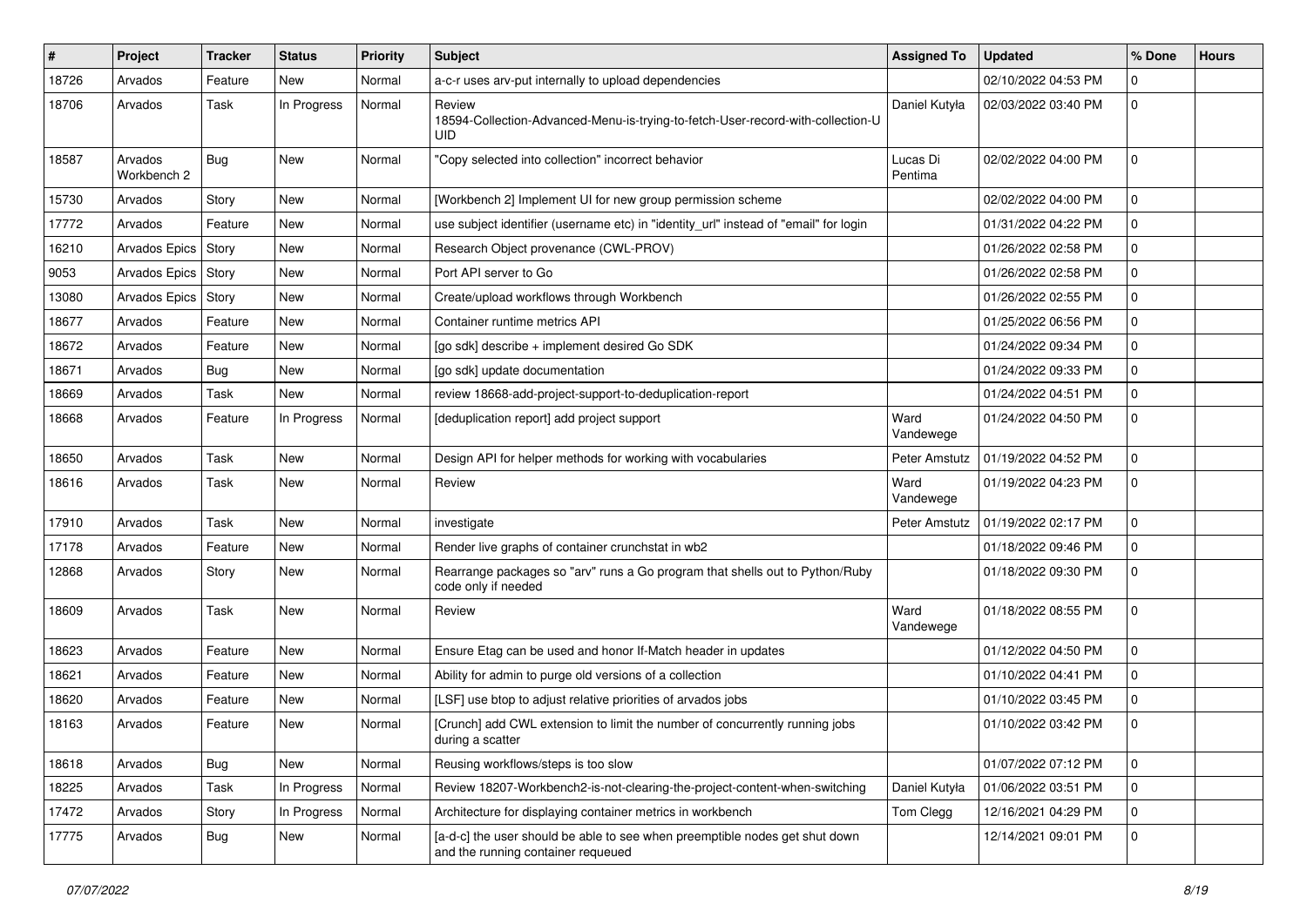| #     | Project                | <b>Tracker</b> | <b>Status</b> | <b>Priority</b> | <b>Subject</b>                                                                                                                                     | <b>Assigned To</b> | <b>Updated</b>      | % Done       | <b>Hours</b> |
|-------|------------------------|----------------|---------------|-----------------|----------------------------------------------------------------------------------------------------------------------------------------------------|--------------------|---------------------|--------------|--------------|
| 18586 | Arvados                | <b>Bug</b>     | New           | Normal          | Remove docs/code for unsupported AsyncPermissionsUpdateInterval                                                                                    |                    | 12/14/2021 04:21 PM |              |              |
| 18573 | Arvados                | Feature        | New           | Normal          | packer compute image builder script should take an explicit arvados package<br>version to install instead of latest in selected package repository |                    | 12/09/2021 05:01 PM |              |              |
| 17805 | Arvados                | Feature        | In Progress   | Normal          | [fuse] access containers and container_requests through by_id directory in sitefs                                                                  | Tom Clegg          | 12/08/2021 07:44 PM |              |              |
| 18486 | Arvados                | Bug            | New           | Normal          | Docker containers are always removed                                                                                                               |                    | 12/07/2021 03:31 PM | 0            |              |
| 12900 | Arvados                | Feature        | New           | Normal          | [Crunch2] [crunch-run] Prune old images before installing image for current<br>container                                                           |                    | 12/07/2021 03:31 PM |              |              |
| 17669 | Arvados                | Task           | In Progress   | Normal          | Review                                                                                                                                             | Tom Clegg          | 12/07/2021 12:47 AM | $\Omega$     |              |
| 18548 | Arvados                | Feature        | New           | Normal          | Ability to share a link to the "Get API Token" dialog in WB"                                                                                       |                    | 12/03/2021 03:22 PM | <sup>0</sup> |              |
| 18512 | Arvados                | Task           | In Progress   | Normal          | Review 18488-nonblocking-advisory-lock                                                                                                             | Tom Clegg          | 12/02/2021 04:59 PM | $\Omega$     |              |
| 18516 | Arvados                | Story          | New           | Normal          | run Theia interactively for development on shell and/or compute nodes                                                                              |                    | 12/01/2021 05:47 PM | $\Omega$     |              |
| 18515 | Arvados                | Story          | New           | Normal          | run interactive Jupyter on shell and/or compute nodes                                                                                              |                    | 12/01/2021 05:17 PM | $\Omega$     |              |
| 18514 | Arvados                | Story          | New           | Normal          | Research framework for interactive tutorials that overlay the app                                                                                  |                    | 12/01/2021 03:49 PM | $\Omega$     |              |
| 18501 | Arvados                | Bug            | New           | Normal          | Add option in ARV GUI to open link in new tab                                                                                                      |                    | 11/30/2021 03:43 PM | 0            |              |
| 18500 | Arvados                | <b>Bug</b>     | New           | Normal          | Arvados CV for "Study Type" property not active                                                                                                    |                    | 11/30/2021 03:41 PM | $\Omega$     |              |
| 18499 | Arvados                | Bug            | New           | Normal          | Advanced Dialog on collections shows the manifest text as null                                                                                     |                    | 11/30/2021 03:38 PM | $\Omega$     |              |
| 18498 | Arvados                | <b>Bug</b>     | New           | Normal          | WB2 collection UUID in project URL shows blank page                                                                                                |                    | 11/30/2021 03:37 PM |              |              |
| 18481 | Arvados                | Bug            | New           | Normal          | Workbench allows setting values with leading and trailing whitespace in property<br>values                                                         |                    | 11/26/2021 08:13 AM |              |              |
| 18182 | Arvados                | Feature        | New           | Normal          | Parameter on get_permissions API to return every user and group with<br>permissions                                                                |                    | 11/24/2021 04:15 PM |              |              |
| 17953 | Arvados                | Story          | New           | Normal          | [api] Remove unused "node" object                                                                                                                  |                    | 11/23/2021 09:28 PM |              |              |
| 17993 | Arvados                | Feature        | New           | Normal          | [deduplication-report] supports storage classes                                                                                                    |                    | 11/23/2021 09:26 PM | $\Omega$     |              |
| 18345 | Arvados                | Bug            | New           | Normal          | Activity script crash                                                                                                                              |                    | 11/23/2021 09:13 PM | $\Omega$     |              |
| 18347 | Arvados                | Feature        | New           | Normal          | Cache negative token lookups in federation/OIDC                                                                                                    |                    | 11/23/2021 09:07 PM |              |              |
| 18464 | Arvados                | Feature        | <b>New</b>    | Normal          | Batch update endpoint for permission changes                                                                                                       |                    | 11/22/2021 03:33 PM | $\Omega$     |              |
| 18462 | Arvados                | Story          | New           | Normal          | Requesting object by uuid should return 403 instead of 404                                                                                         |                    | 11/22/2021 03:20 PM |              |              |
| 18463 | Arvados                | Feature        | New           | Normal          | Sharing dialog shows all permissions including indirect and allows searching for<br>users by name                                                  |                    | 11/22/2021 03:20 PM |              |              |
| 18393 | Arvados                | <b>Bug</b>     | New           | Normal          | [workbench2] forces relogin on every new window/tab                                                                                                |                    | 11/19/2021 02:43 PM |              |              |
| 18385 | Arvados                | <b>Bug</b>     | New           | Normal          | arvados-server config-dump   arvados-server config-check -config=- spurious<br>warnings                                                            |                    | 11/16/2021 09:06 PM |              |              |
| 18371 | Arvados<br>Workbench 2 | Bug            | New           | Normal          | Handle unreachable API server better on startup                                                                                                    |                    | 11/15/2021 07:09 PM |              |              |
| 18369 | Arvados                | Feature        | New           | Normal          | [doc] describe the block packing algorithm used by our various Keep clients<br>(arv-put, python sdk, keep-web, arv-mount)                          |                    | 11/15/2021 04:14 PM |              |              |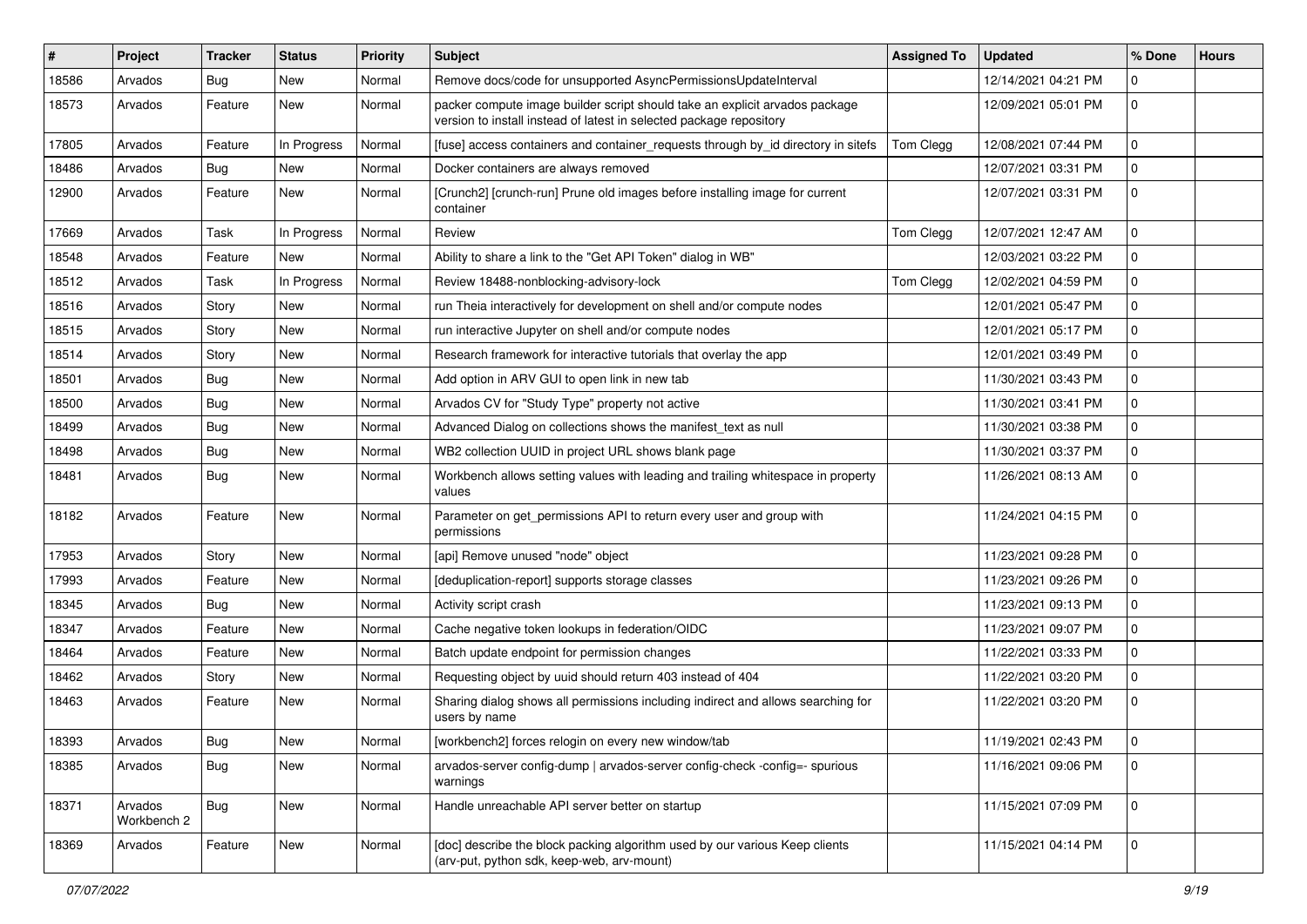| #     | Project | <b>Tracker</b> | <b>Status</b> | <b>Priority</b> | Subject                                                                                          | <b>Assigned To</b> | <b>Updated</b>      | % Done       | <b>Hours</b> |
|-------|---------|----------------|---------------|-----------------|--------------------------------------------------------------------------------------------------|--------------------|---------------------|--------------|--------------|
| 18362 | Arvados | Story          | <b>New</b>    | Normal          | cwltest results for Arvados produces badges which can be linked to from<br>commonwl.org          |                    | 11/10/2021 05:41 PM | 0            |              |
| 18166 | Arvados | Bug            | New           | Normal          | [Release] Auto-sync the arvados gem dependencies on RailsAPI and<br>Workbench1                   |                    | 11/10/2021 04:14 PM | $\mathbf 0$  |              |
| 18234 | Arvados | Task           | New           | Normal          | Review                                                                                           | Ward<br>Vandewege  | 11/10/2021 04:14 PM | $\mathbf 0$  |              |
| 18235 | Arvados | Task           | <b>New</b>    | Normal          | Review                                                                                           | Ward<br>Vandewege  | 11/10/2021 04:05 PM | $\Omega$     |              |
| 17232 | Arvados | Support        | New           | Normal          | add example of readRDS() to arvadosR help                                                        |                    | 11/09/2021 07:58 PM | $\mathbf 0$  |              |
| 18278 | Arvados | <b>Bug</b>     | <b>New</b>    | Normal          | [k8s] start using an ingress                                                                     | Ward<br>Vandewege  | 11/09/2021 07:56 PM | $\mathbf 0$  |              |
| 18239 | Arvados | Story          | <b>New</b>    | Normal          | Add Kubernetes testing to CI                                                                     |                    | 11/09/2021 07:56 PM | 0            |              |
| 13925 | Arvados | Story          | <b>New</b>    | Normal          | Default keep cache scales with requested container size                                          |                    | 11/08/2021 03:21 PM | $\mathbf 0$  |              |
| 18341 | Arvados | Story          | <b>New</b>    | Normal          | 'arvados-server init" can set up a single-node production cluster                                |                    | 11/08/2021 02:39 PM | 0            |              |
| 18338 | Arvados | Story          | <b>New</b>    | Normal          | 'arvados-server init" can use a local root CA to sign certificates                               |                    | 11/05/2021 03:27 PM | $\mathbf 0$  |              |
| 18335 | Arvados | Feature        | <b>New</b>    | Normal          | Export health checks as Prometheus metrics                                                       |                    | 11/04/2021 03:58 PM | 0            |              |
| 18334 | Arvados | Bug            | <b>New</b>    | Normal          | Accept release info changes in docker recipes                                                    |                    | 11/04/2021 03:23 PM | 0            |              |
| 17945 | Arvados | Feature        | New           | Normal          | design: Add type checking to the structured vocabulary                                           |                    | 11/02/2021 05:13 PM | $\mathbf 0$  |              |
| 17946 | Arvados | Feature        | New           | Normal          | design: add complex structures to structured vocabulary                                          |                    | 11/02/2021 05:12 PM | $\mathbf 0$  |              |
| 18292 | Arvados | Bug            | New           | Normal          | [cleanup] remove AssignNodeHostname from the configuration. Also from the<br>documentation.      |                    | 10/22/2021 09:24 PM | 0            |              |
| 18291 | Arvados | Task           | In Progress   | Normal          | Review 18287-external-url-defaults                                                               | Tom Clegg          | 10/22/2021 07:19 PM | 0            |              |
| 18280 | Arvados | Bug            | <b>New</b>    | Normal          | Advanced Search in ARV PROD GUI non-functional                                                   |                    | 10/20/2021 04:46 PM | $\mathbf 0$  |              |
| 18279 | Arvados | Bug            | New           | Normal          | Data Collection page on 2.3.0 rc2                                                                |                    | 10/20/2021 04:45 PM | 0            |              |
| 18241 | Arvados | Story          | <b>New</b>    | Normal          | "NanoCPUs can not be set" Docker error                                                           |                    | 10/13/2021 03:13 PM | 0            |              |
| 18262 | Arvados | Bug            | New           | Normal          | [crunch-run] handle out-of-diskspace on the compute node better                                  |                    | 10/08/2021 09:42 PM | $\mathbf 0$  |              |
| 18255 | Arvados | Story          | <b>New</b>    | Normal          | Proof of concept Arvados single-node AMI                                                         |                    | 10/06/2021 03:25 PM | $\mathbf 0$  |              |
| 18220 | Arvados | Bug            | <b>New</b>    | Normal          | Support Docker ENTRYPOINT on Singularity in crunch-run                                           |                    | 09/29/2021 03:25 PM | 0            |              |
| 18218 | Arvados | Feature        | <b>New</b>    | Normal          | ARV GUI: perform operations on files selected via the filter                                     |                    | 09/28/2021 08:30 PM | $\mathbf 0$  |              |
| 18217 | Arvados | Feature        | New           | Normal          | Enable file sorting in Data Collection                                                           |                    | 09/28/2021 07:45 PM | 0            |              |
| 17699 | Arvados | Story          | In Progress   | Normal          | Design new keepstore internal architecture that supports efficient streaming &<br>range requests | Tom Clegg          | 09/28/2021 07:41 PM | 0            |              |
| 18214 | Arvados | Bug            | New           | Normal          | global search results link to wb1 not wb2                                                        |                    | 09/28/2021 07:30 PM | 0            |              |
| 18213 | Arvados | Feature        | New           | Normal          | Arvados "display in new tab" shows outdated data                                                 |                    | 09/28/2021 07:28 PM | $\mathbf{0}$ |              |
| 18212 | Arvados | Bug            | New           | Normal          | Read-only users can't open file in new tab                                                       |                    | 09/28/2021 07:27 PM | $\mathbf{0}$ |              |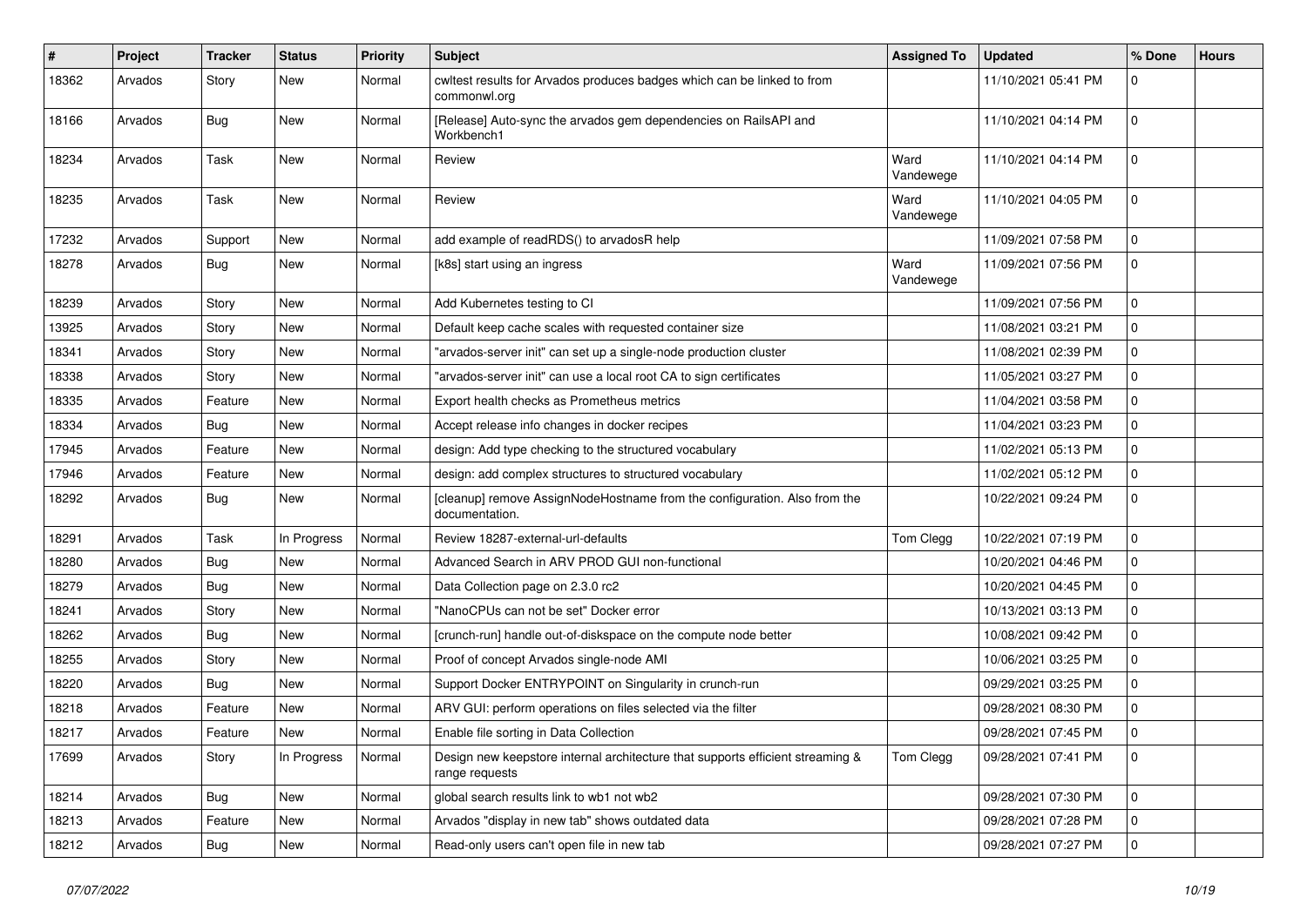| $\sharp$ | Project                | <b>Tracker</b> | <b>Status</b> | <b>Priority</b> | Subject                                                                                                  | <b>Assigned To</b> | <b>Updated</b>      | % Done       | <b>Hours</b> |
|----------|------------------------|----------------|---------------|-----------------|----------------------------------------------------------------------------------------------------------|--------------------|---------------------|--------------|--------------|
| 18211    | Arvados                | Feature        | New           | Normal          | Should the Loading Progress bar always be shown?                                                         |                    | 09/28/2021 07:16 PM | 0            |              |
| 18210    | Arvados                | Bug            | <b>New</b>    | Normal          | Create Mountainduck Bookmark files not working                                                           |                    | 09/28/2021 07:14 PM | <sup>0</sup> |              |
| 18209    | Arvados                | Feature        | <b>New</b>    | Normal          | Re-run process on arvados throws error                                                                   |                    | 09/28/2021 07:12 PM | 0            |              |
| 18208    | Arvados                | Bug            | New           | Normal          | Workbench2 search shows all sites even if just searching in one site                                     |                    | 09/28/2021 07:09 PM | $\Omega$     |              |
| 18204    | Arvados                | <b>Bug</b>     | <b>New</b>    | Normal          | Workbench2 is missing a UI that shows which group a user is member of                                    |                    | 09/27/2021 08:47 PM | 0            |              |
| 18202    | Arvados<br>Workbench 2 | Bug            | New           | Normal          | User Attributes Dialog are incorrectly displayed                                                         |                    | 09/27/2021 08:36 PM | U            |              |
| 18201    | Arvados<br>Workbench 2 | Bug            | <b>New</b>    | Normal          | 'Shared with me" Tree keeps expanding even if I closed it intentionally                                  |                    | 09/27/2021 08:28 PM | $\Omega$     |              |
| 18200    | Arvados<br>Workbench 2 | <b>Bug</b>     | <b>New</b>    | Normal          | Different content size of collection & files in wb2 vs wb                                                |                    | 09/27/2021 08:17 PM | $\Omega$     |              |
| 18199    | Arvados                | Bug            | New           | Normal          | Issue with sharing settings of "open access" new projects                                                |                    | 09/27/2021 07:58 PM | 0            |              |
| 18198    | Arvados                | Bug            | <b>New</b>    | Normal          | 'copy selected files into collection" function in WB2 extremely slow                                     |                    | 09/27/2021 07:45 PM | 0            |              |
| 18197    | Arvados                | Feature        | <b>New</b>    | Normal          | add search option to input selection when running a workflow                                             |                    | 09/27/2021 07:41 PM |              |              |
| 18196    | Arvados                | Feature        | New           | Normal          | expose saved searches as browsing option on the left side                                                |                    | 09/27/2021 07:39 PM | 0            |              |
| 18194    | Arvados                | Feature        | New           | Normal          | 'Release" as search option                                                                               |                    | 09/27/2021 07:35 PM | $\Omega$     |              |
| 18193    | Arvados                | Feature        | New           | Normal          | Multi-select collections and projects to delete them                                                     |                    | 09/27/2021 07:14 PM | 0            |              |
| 18192    | Arvados                | <b>Bug</b>     | <b>New</b>    | Normal          | Advanced search is showing ROX IDs in the search field syntax instead of clear<br>values                 |                    | 09/27/2021 07:13 PM | 0            |              |
| 18191    | Arvados                | Bug            | New           | Normal          | [doc] the compute node image doc does not take releases into account                                     |                    | 09/24/2021 09:50 PM | 0            |              |
| 17695    | Arvados                | Feature        | In Progress   | Normal          | [costanalyzer] make an accurate report for spot instances on AWS                                         |                    | 09/22/2021 08:47 PM | $\Omega$     |              |
| 18181    | Arvados                | Feature        | New           | Normal          | Ability to specify a % of compute instance price that user is willing to go over from<br>cheapest        |                    | 09/22/2021 04:06 PM | 0            |              |
| 16445    | Arvados Epics   Story  |                | New           | Normal          | Expand permission system                                                                                 |                    | 09/22/2021 03:12 PM | $\Omega$     |              |
| 18174    | Arvados                | Feature        | New           | Normal          | [servers] add logging with automatic rotation to user-specified directory                                |                    | 09/21/2021 09:08 PM | 0            |              |
| 18170    | Arvados                | Bug            | <b>New</b>    | Normal          | Display of long names can be improved on WB2                                                             |                    | 09/20/2021 06:19 PM | 0            |              |
| 18168    | Arvados                | <b>Bug</b>     | New           | Normal          | Workbench2 Trash is not listing all trashed items                                                        |                    | 09/20/2021 06:14 PM | U            |              |
| 18167    | Arvados                | Bug            | New           | Normal          | Files in collection are not sorted                                                                       |                    | 09/20/2021 05:38 PM | $\Omega$     |              |
| 18165    | Arvados                | Feature        | New           | Normal          | Whole-collection search in new collection viewer                                                         |                    | 09/20/2021 02:43 PM | 0            |              |
| 18161    | Arvados                | Bug            | New           | Normal          | [a-d-c] the arvados_dispatchcloud_queue_entries prometheus metric should<br>report actual instance types |                    | 09/16/2021 04:41 PM |              |              |
| 17420    | Arvados                | Support        | New           | Normal          | Review Lon's cwltool PR                                                                                  | Peter Amstutz      | 09/15/2021 03:16 PM | $\mathbf 0$  |              |
| 18150    | Arvados                | Story          | <b>New</b>    | Normal          | Document configuration items for customizing text in Workbench                                           |                    | 09/15/2021 01:31 PM | 0            |              |
| 18125    | Arvados                | Feature        | New           | Normal          | [deployment][provision][documentation] explain how to use a custom/existing<br>postgresgl RDBMS          | Javier Bértoli     | 09/13/2021 10:12 PM | $\Omega$     |              |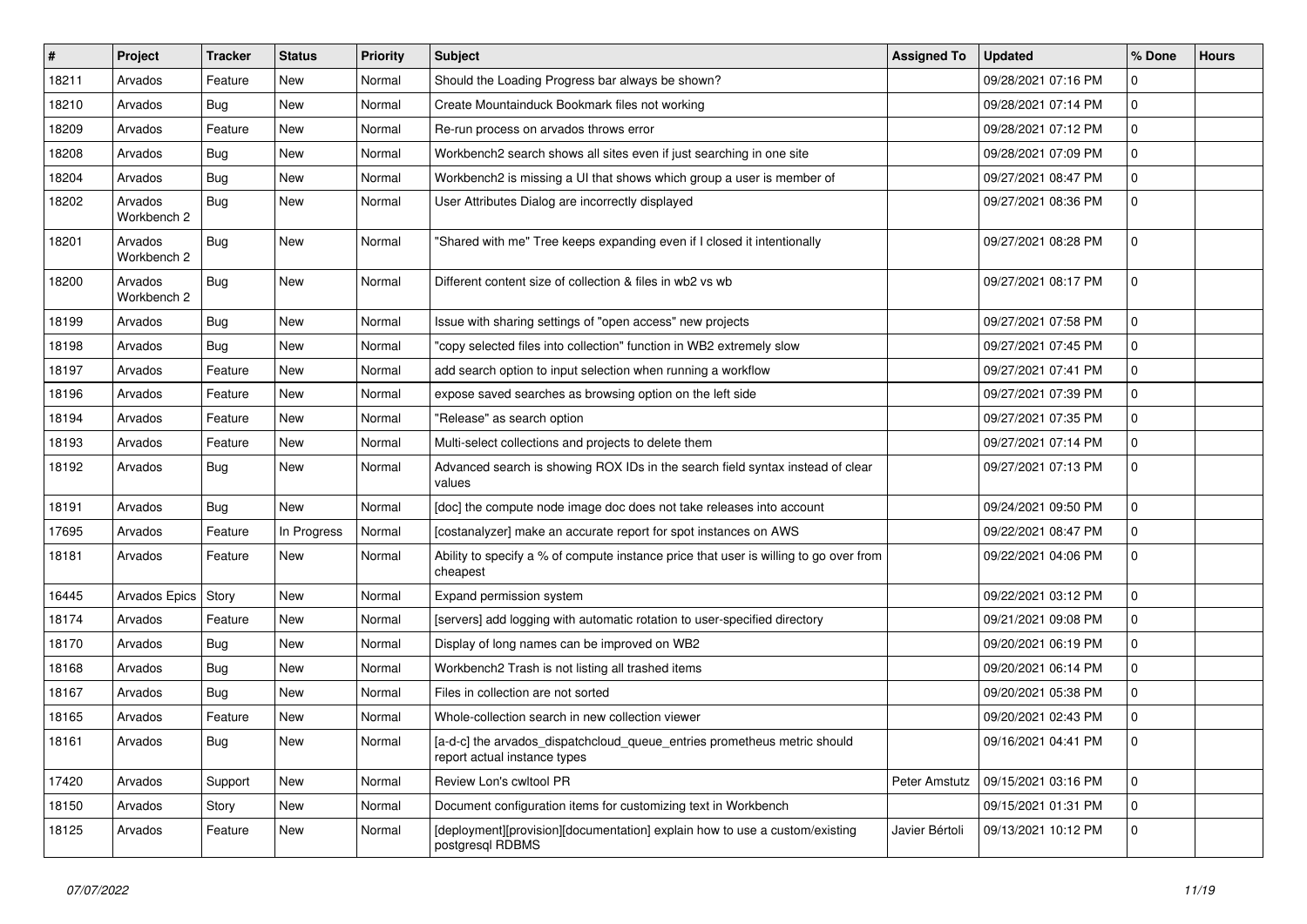| #     | Project                | Tracker    | <b>Status</b> | <b>Priority</b> | Subject                                                                                                                   | <b>Assigned To</b>  | <b>Updated</b>      | % Done         | <b>Hours</b> |
|-------|------------------------|------------|---------------|-----------------|---------------------------------------------------------------------------------------------------------------------------|---------------------|---------------------|----------------|--------------|
| 18124 | Arvados                | Feature    | New           | Normal          | User edit page                                                                                                            |                     | 09/13/2021 10:05 PM | 0              |              |
| 16168 | Arvados<br>Workbench 2 | Feature    | New           | Normal          | edit 'properties' of container requests                                                                                   |                     | 09/10/2021 03:56 PM | $\mathbf 0$    |              |
| 16206 | Arvados                | Task       | In Progress   | Normal          | Review 16168-process-container-request-properties                                                                         |                     | 09/10/2021 03:56 PM | $\mathbf 0$    |              |
| 17510 | Arvados                | Feature    | New           | Normal          | Create filter group based on an advanced search query in the UI                                                           |                     | 09/10/2021 01:33 PM | $\mathbf 0$    |              |
| 16969 | Arvados<br>Workbench 2 | Bug        | New           | Normal          | User with can manage access can drop own permissions by making "private"                                                  |                     | 09/10/2021 01:33 PM | $\mathbf 0$    |              |
| 18118 | Arvados                | <b>Bug</b> | New           | Normal          | investigate separate socket timeouts waiting for connection and HTTP response<br>in Python SDK                            |                     | 09/08/2021 03:22 PM | $\mathbf 0$    |              |
| 18117 | Arvados                | Story      | In Progress   | Normal          | Sample tracker                                                                                                            |                     | 09/08/2021 02:02 PM | $\mathbf 0$    |              |
| 18114 | Arvados                | Bug        | New           | Normal          | [a-d-c] slow down retries when CreateInstance returns non-quota/non-throttle<br>errors                                    |                     | 09/07/2021 06:11 PM | $\mathbf 0$    |              |
| 18101 | Arvados                | Bug        | New           | Normal          | [a-d-c] [AWS] add option to spin up (spot) instances in more/all availability zones<br>in the region                      |                     | 09/03/2021 08:16 PM | $\mathbf 0$    |              |
| 15502 | Arvados                | Story      | <b>New</b>    | Normal          | endpoint to show why container requests didn't reuse                                                                      |                     | 08/31/2021 07:29 PM | $\mathbf 0$    |              |
| 17969 | Arvados                | Support    | New           | Normal          | Investigate plugins for redmine templates                                                                                 | Lucas Di<br>Pentima | 08/31/2021 07:29 PM | $\mathbf 0$    |              |
| 18075 | Arvados                | <b>Bug</b> | <b>New</b>    | Normal          | arvados-dispatch-cloud should respect Containers.MaxComputeVMs                                                            |                     | 08/30/2021 07:33 PM | $\mathbf 0$    |              |
| 17287 | Arvados                | Story      | In Progress   | Normal          | Ruby 2.5 will be EOLed soon, make sure to be ready for 2.6                                                                |                     | 08/30/2021 06:12 PM | $\mathbf 0$    |              |
| 18071 | Arvados                | Feature    | New           | Normal          | Use postgresgl advisory locks to prevent concurrent dispatcher / keep-balance<br>processes                                |                     | 08/26/2021 05:55 PM | 0              |              |
| 17937 | Arvados                | <b>Bug</b> | New           | Normal          | [workbench] uploader is hardcoded to X-Keep-Desired-Replicas: 2                                                           |                     | 08/13/2021 04:40 AM | $\mathbf 0$    |              |
| 18011 | Arvados                | Bug        | New           | Normal          | [packaging][centos7] systemctl daemon-reload should be run by the post-inst<br>script when upgrading packages on centos 7 |                     | 08/13/2021 12:07 AM | $\Omega$       |              |
| 18019 | Arvados                | Bug        | New           | Normal          | [deployment][arvados-formula] selinux breaks many installation steps                                                      |                     | 08/12/2021 06:31 PM | $\mathbf 0$    |              |
| 18016 | Arvados                | <b>Bug</b> | New           | Normal          | [api] remove unused last_used_at and last_used_by_ip_address columns on<br>api_client_authorizations table                |                     | 08/12/2021 02:52 PM | $\mathbf 0$    |              |
| 18009 | Arvados                | <b>Bug</b> | New           | Normal          | [controller] always returns an empty "unsigned_manifest_text" field for collections                                       |                     | 08/11/2021 05:15 PM | $\mathbf 0$    |              |
| 18008 | Arvados                | Bug        | New           | Normal          | [api] regid not always being recorded in the api server log                                                               |                     | 08/11/2021 05:06 PM | 0              |              |
| 17826 | Arvados                | Feature    | New           | Normal          | Mark individual collections with permission to download through keep-web.                                                 |                     | 08/10/2021 05:35 PM | 0              |              |
| 18000 | Arvados                | Bug        | New           | Normal          | [deduplicationreport] negative number in the "saved by Keep deduplication"<br>report                                      |                     | 08/10/2021 01:27 PM | 0              |              |
| 17942 | Arvados                | <b>Bug</b> | New           | Normal          | [arv-mount] requests manifest text multiple times when mounting collection                                                |                     | 08/09/2021 03:41 PM | $\mathbf 0$    |              |
| 17941 | Arvados                | Bug        | New           | Normal          | [ws] memory management issues                                                                                             |                     | 08/09/2021 03:40 PM | 0              |              |
| 17940 | Arvados                | Bug        | New           | Normal          | [controller] memory management issues                                                                                     |                     | 08/09/2021 03:40 PM | $\mathbf 0$    |              |
| 17991 | Arvados                | Task       | In Progress   | Normal          | Review #17990 arvados-formula:commit:1ad296f, branch<br>17990-add-rvm-to-ubuntu1804                                       | Ward<br>Vandewege   | 08/09/2021 12:14 PM | $\overline{0}$ |              |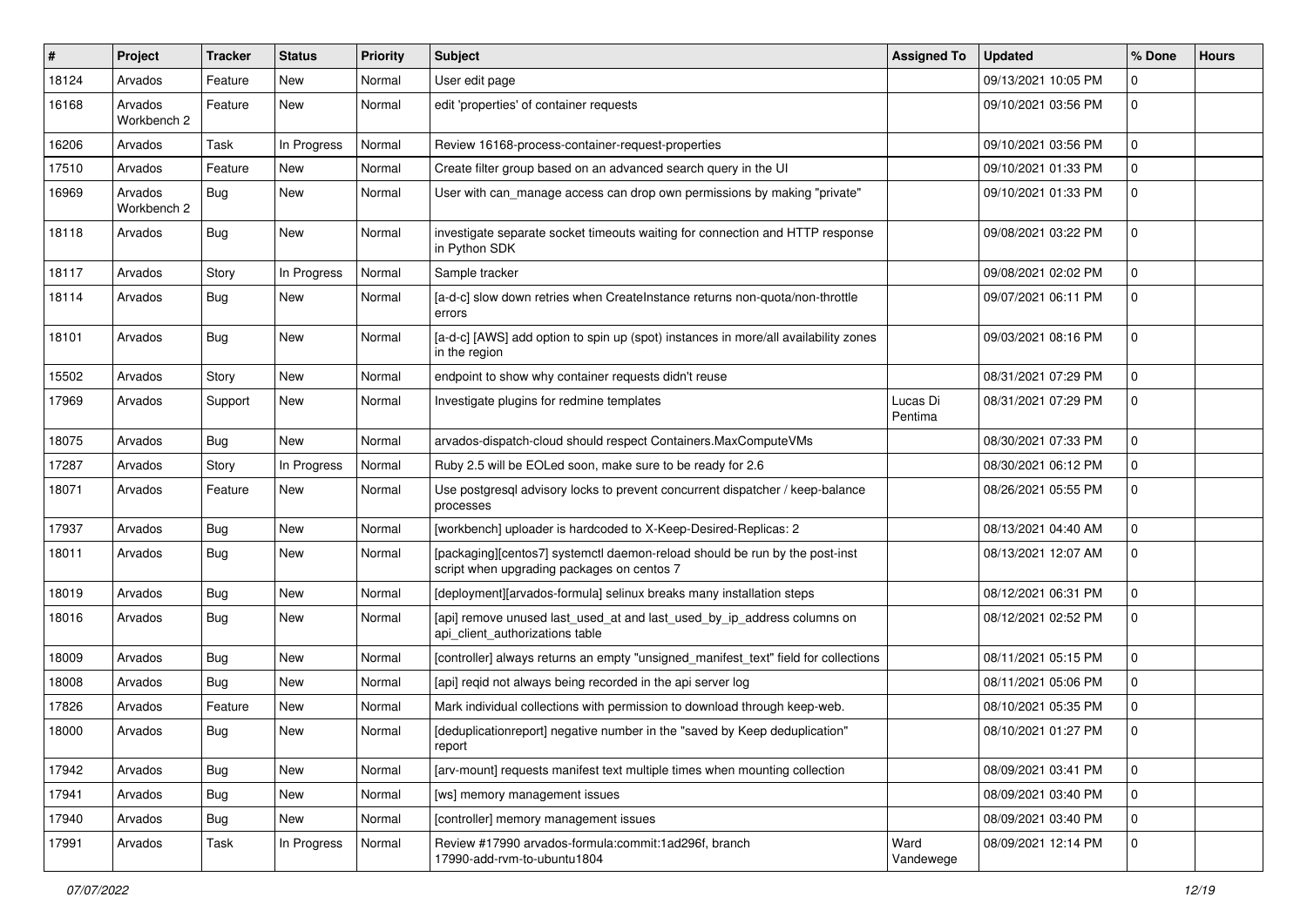| #     | Project | Tracker    | <b>Status</b> | <b>Priority</b> | <b>Subject</b>                                                                                                                                      | <b>Assigned To</b>  | <b>Updated</b>      | % Done      | <b>Hours</b> |
|-------|---------|------------|---------------|-----------------|-----------------------------------------------------------------------------------------------------------------------------------------------------|---------------------|---------------------|-------------|--------------|
| 17814 | Arvados | Feature    | New           | Normal          | Send "invite" or "friend request" to connect with other users                                                                                       |                     | 08/06/2021 09:51 PM | 0           |              |
| 17838 | Arvados | Feature    | New           | Normal          | Create filter group from advanced search                                                                                                            |                     | 08/05/2021 03:27 PM | $\mathbf 0$ |              |
| 17931 | Arvados | Task       | New           | Normal          | Review                                                                                                                                              | Lucas Di<br>Pentima | 08/05/2021 03:27 PM | $\mathbf 0$ |              |
| 17981 | Arvados | Feature    | New           | Normal          | Hint to set properties on output collection based on workflow input or output<br>parameter values                                                   |                     | 08/05/2021 01:51 PM | $\mathbf 0$ |              |
| 5778  | Arvados | Feature    | New           | Normal          | [FUSE] Support efficient copy at command line                                                                                                       |                     | 08/04/2021 07:44 PM | $\mathbf 0$ |              |
| 16574 | Arvados | Feature    | New           | Normal          | Can limit which users can submit container requests.                                                                                                |                     | 08/02/2021 08:24 PM | $\mathbf 0$ |              |
| 17859 | Arvados | <b>Bug</b> | New           | Normal          | When @AutoSetupNewUsers: true@ new users' username is added as email                                                                                |                     | 08/02/2021 12:23 PM | 0           |              |
| 17950 | Arvados | Task       | New           | Normal          | review 17949-add-bullseye                                                                                                                           |                     | 07/29/2021 07:26 PM | $\mathbf 0$ |              |
| 16617 | Arvados | Feature    | New           | Normal          | Improve arv-copy for workflows                                                                                                                      |                     | 07/26/2021 06:01 PM | $\mathbf 0$ |              |
| 17938 | Arvados | <b>Bug</b> | New           | Normal          | [deployment][arvados-formula] shell node centos-7 packages                                                                                          | Javier Bértoli      | 07/23/2021 07:08 PM | 0           |              |
| 16964 | Arvados | Task       | New           | Normal          | Review                                                                                                                                              | Peter Amstutz       | 07/15/2021 06:55 PM | $\mathbf 0$ |              |
| 17786 | Arvados | <b>Bug</b> | New           | Normal          | [deployment][webshell][shellinabox] centos 7's shellinabox is not pam-enabled                                                                       |                     | 07/09/2021 07:29 PM | $\mathbf 0$ |              |
| 17878 | Arvados | <b>Bug</b> | New           | Normal          | [container shell] confusing error "channel 3: bad ext data" when forwarding tcp<br>traffic into a container with API: false                         |                     | 07/08/2021 05:21 PM | $\mathbf 0$ |              |
| 16462 | Arvados | Feature    | New           | Normal          | Expand arvados-controller to expose forecast features                                                                                               |                     | 07/07/2021 07:00 PM | 0           |              |
| 16610 | Arvados | Task       | New           | Normal          | Review                                                                                                                                              |                     | 07/07/2021 06:59 PM | $\mathbf 0$ |              |
| 17557 | Arvados | Task       | New           | Normal          | Review                                                                                                                                              |                     | 07/07/2021 06:59 PM | 0           |              |
| 17554 | Arvados | Task       | New           | Normal          | Review                                                                                                                                              |                     | 07/07/2021 06:59 PM | $\mathbf 0$ |              |
| 3037  | Arvados | Bug        | New           | Normal          | [API] websocket clients should not put API tokens in path or query string                                                                           |                     | 07/07/2021 06:36 PM | $\mathbf 0$ |              |
| 3101  | Arvados | Feature    | New           | Normal          | [Tests] Websockets should work out of the box in test/development modes, even<br>when using an ssh tunnel and a self-signed certificate.            |                     | 07/07/2021 06:36 PM | $\Omega$    |              |
| 3223  | Arvados | Feature    | New           | Normal          | [Documentation] Tutorial for adding a crunch script wrapper for an existing tool<br>that is already hosted on github.                               |                     | 07/07/2021 06:36 PM | $\mathbf 0$ |              |
| 3224  | Arvados | Bug        | New           | Normal          | [Workbench] Search box on collections page should use infinite scroll instead of<br>(broken) page number links                                      |                     | 07/07/2021 06:36 PM | $\mathbf 0$ |              |
| 3284  | Arvados | Feature    | New           | Normal          | [Workbench] Project show page should have buttons to add objects besides<br>Collections                                                             |                     | 07/07/2021 06:36 PM | 0           |              |
| 3298  | Arvados | Story      | New           | Normal          | [Workbench] Rearrange collection chooser to show a preview (file list) inline<br>instead of in a separate preview pane. See [[Workbench UI images]] |                     | 07/07/2021 06:36 PM | 0           |              |
| 3311  | Arvados | Feature    | New           | Normal          | [SDKs] Improve metadata created by arv-put                                                                                                          |                     | 07/07/2021 06:36 PM | 0           |              |
| 3387  | Arvados | <b>Bug</b> | New           | Low             | [Workbench] Disable auto-refresh on tabs with infinite-scroll or editable content.                                                                  |                     | 07/07/2021 06:36 PM | $\mathbf 0$ |              |
| 3573  | Arvados | Bug        | New           | Normal          | [Workbench] When showing a shared project, do not include "Home" in<br>breadcrumbs.                                                                 |                     | 07/07/2021 06:36 PM | $\mathbf 0$ |              |
| 3591  | Arvados | Task       | New           | Normal          | Make chooser html partial DRYer                                                                                                                     |                     | 07/07/2021 06:36 PM | $\mathbf 0$ |              |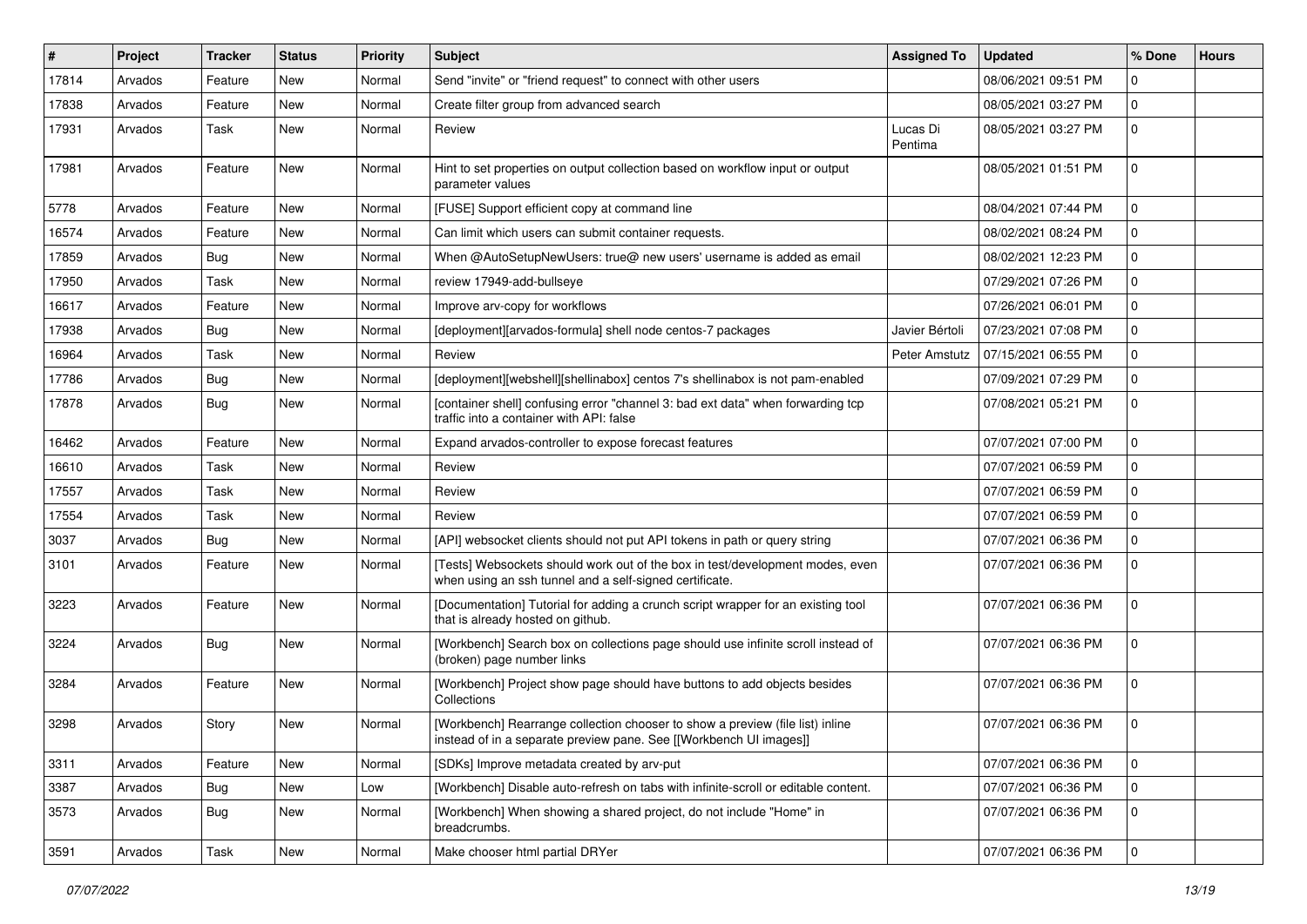| ∥ #  | Project | <b>Tracker</b> | <b>Status</b> | <b>Priority</b> | <b>Subject</b>                                                                                                                                                                                             | <b>Assigned To</b> | <b>Updated</b>      | % Done         | <b>Hours</b> |
|------|---------|----------------|---------------|-----------------|------------------------------------------------------------------------------------------------------------------------------------------------------------------------------------------------------------|--------------------|---------------------|----------------|--------------|
| 3592 | Arvados | Task           | New           | Normal          | Handle display of any user's home page with projects#show                                                                                                                                                  |                    | 07/07/2021 06:36 PM | $\Omega$       |              |
| 3625 | Arvados | Bug            | <b>New</b>    | Normal          | [Workbench] API token provided in query string should not be ignored just<br>because the session already has a token.                                                                                      |                    | 07/07/2021 06:36 PM | $\mathbf 0$    |              |
| 3691 | Arvados | Bug            | New           | Normal          | [Workbench] Suppress "ajax failed" error messages when ajax fails due to<br>browser navigation event.                                                                                                      |                    | 07/07/2021 06:36 PM | $\mathbf 0$    |              |
| 3734 | Arvados | Feature        | New           | Normal          | [Keep] Keepstore and keepproxy support HTTP Range requests                                                                                                                                                 |                    | 07/07/2021 06:36 PM | $\Omega$       |              |
| 3817 | Arvados | <b>Bug</b>     | <b>New</b>    | Normal          | [API] Discovery document schema does not include generated fields like job<br>dependencies                                                                                                                 |                    | 07/07/2021 06:36 PM | $\Omega$       |              |
| 3892 | Arvados | Feature        | New           | Normal          | [SDKs] Install man pages for CLI tools (auto generate from the --help content)                                                                                                                             |                    | 07/07/2021 06:36 PM | 0              |              |
| 3897 | Arvados | Story          | New           | Normal          | [SDKs] Clients can specify which auth config file to load.                                                                                                                                                 |                    | 07/07/2021 06:36 PM | $\mathbf 0$    |              |
| 3928 | Arvados | Feature        | New           | Normal          | [Workbench] Reveal log collection ID in pipeline/job summary and job Log tab                                                                                                                               |                    | 07/07/2021 06:36 PM | $\overline{0}$ |              |
| 3964 | Arvados | Feature        | New           | Normal          | [SDKs] Command-line diagnostic suite reveals problems on a shell VM (e.g.,<br>arv-mount, SDK version skew)                                                                                                 |                    | 07/07/2021 06:36 PM | $\overline{0}$ |              |
| 3973 | Arvados | <b>Bug</b>     | New           | Normal          | [Workbench] After cloning a pipeline instance, the new instance should not have<br>any cancelled jobs/components                                                                                           |                    | 07/07/2021 06:36 PM | $\mathbf 0$    |              |
| 3976 | Arvados | <b>Bug</b>     | <b>New</b>    | Normal          | [API] Non-admin users should see all nodes with crunch_worker_state busy/idle,<br>regardless of ping age.                                                                                                  | <b>Tom Morris</b>  | 07/07/2021 06:36 PM | $\Omega$       |              |
| 3980 | Arvados | Feature        | New           | Normal          | [SDKs] CLI tool to view real time logs from running jobs/pipelines, much like the<br>Log tab of the Workbench PipelineInstance#show page                                                                   |                    | 07/07/2021 06:36 PM | $\overline{0}$ |              |
| 5651 | Arvados | Task           | <b>New</b>    | Normal          | Fix reported scaling factor for failed jobs (see notes)                                                                                                                                                    |                    | 07/07/2021 06:36 PM | $\mathbf 0$    |              |
| 3989 | Arvados | <b>Bug</b>     | New           | Normal          | [Workbench] [DRAFT] Fix clock/node time reporting on Workbench pipeline page                                                                                                                               |                    | 07/07/2021 06:36 PM | $\overline{0}$ |              |
| 4116 | Arvados | Bug            | New           | Normal          | [Workbench] Users activity page link is gone for non-admin users with read-only<br>admin permissions. Users activity page only shows own activity for non-admin<br>users with read-only admin permissions. |                    | 07/07/2021 06:36 PM | $\Omega$       |              |
| 4128 | Arvados | Story          | New           | Normal          | [Workbench] [refactor] JavaScript refactoring                                                                                                                                                              |                    | 07/07/2021 06:36 PM | 0              |              |
| 4175 | Arvados | Bug            | New           | Normal          | [API] API method and interface to check if a bugfix is deployed on a cluster                                                                                                                               |                    | 07/07/2021 06:36 PM | $\mathbf 0$    |              |
| 4191 | Arvados | Bug            | New           | Normal          | [Keep] "Shared" directory in arv-mount doesn't show non-project groups that own<br>projects                                                                                                                |                    | 07/07/2021 06:36 PM | $\mathbf 0$    |              |
| 4193 | Arvados | Feature        | New           | Normal          | [SDK] Make arv keep docker smarter about storing docker layers, thus making<br>uploads of changed images (much) faster                                                                                     |                    | 07/07/2021 06:35 PM | $\Omega$       |              |
| 4237 | Arvados | Story          | <b>New</b>    | Normal          | [Documentation] Update and expand user/tutorials/tutorial-keep-mount.html to<br>show practical ways of finding data via FUSE mount.                                                                        |                    | 07/07/2021 06:35 PM | $\Omega$       |              |
| 4255 | Arvados | Story          | New           | Normal          | [SDKs] Implement "arv keep less" and "arv keep check" natively instead of<br>hoping whless and whcheck are installed.                                                                                      |                    | 07/07/2021 06:35 PM | $\mathbf 0$    |              |
| 4265 | Arvados | <b>Bug</b>     | New           | Normal          | [Workbench] default .ssh/config instructions should specify cluster name                                                                                                                                   |                    | 07/07/2021 06:35 PM | $\Omega$       |              |
| 4273 | Arvados | Bug            | New           | Normal          | [API] as admin user, permission denied canceling a job (started by another user)                                                                                                                           |                    | 07/07/2021 06:35 PM | $\Omega$       |              |
| 4288 | Arvados | <b>Bug</b>     | New           | Normal          | [API] api server docker_images endpoint                                                                                                                                                                    |                    | 07/07/2021 06:35 PM | $\Omega$       |              |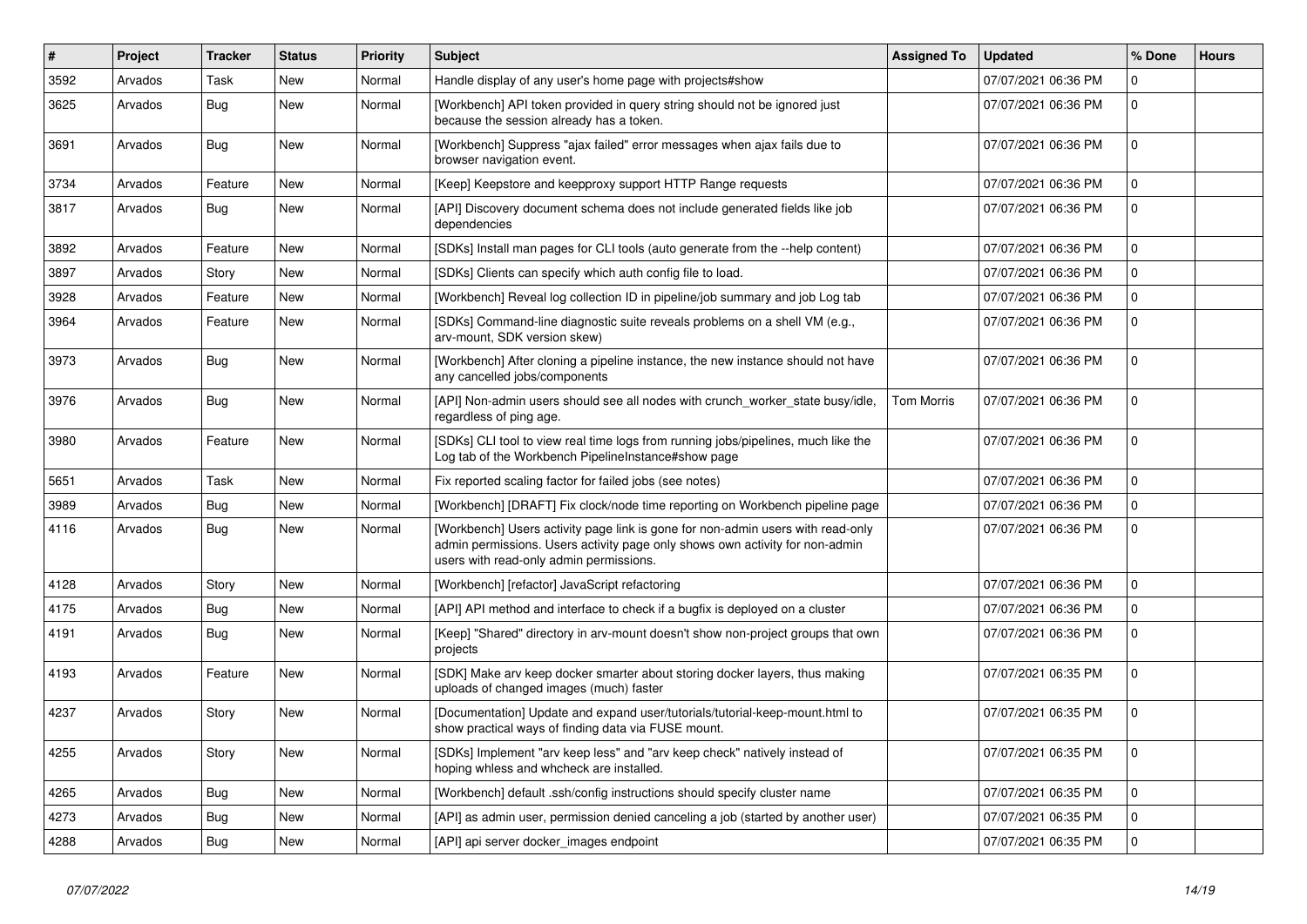| #    | Project | <b>Tracker</b> | <b>Status</b> | <b>Priority</b> | <b>Subject</b>                                                                                                                                                                         | <b>Assigned To</b> | <b>Updated</b>      | % Done       | <b>Hours</b> |
|------|---------|----------------|---------------|-----------------|----------------------------------------------------------------------------------------------------------------------------------------------------------------------------------------|--------------------|---------------------|--------------|--------------|
| 4289 | Arvados | Bug            | New           | Normal          | [Workbench] Job view should include the relevant component name(s) from each<br>pipeline where the job was used                                                                        |                    | 07/07/2021 06:35 PM | U            |              |
| 4302 | Arvados | Feature        | New           | Normal          | [Crunch] Pipelines should not fail immediately after one job failure, but continue<br>running as much as possible                                                                      |                    | 07/07/2021 06:35 PM | 0            |              |
| 4309 | Arvados | Bug            | New           | Normal          | [SDK] arv-copy collection copy performance                                                                                                                                             |                    | 07/07/2021 06:35 PM | $\Omega$     |              |
| 4324 | Arvados | <b>Bug</b>     | New           | Normal          | [Docker] Fix supervisor.conf to supervise services instead of running init.d start<br>script and hoping everything is OK                                                               |                    | 07/07/2021 06:35 PM | U            |              |
| 4343 | Arvados | Feature        | <b>New</b>    | Normal          | [SDKs] arv create needs --project-uuid and --name parameters for appropriate<br>classes                                                                                                |                    | 07/07/2021 06:35 PM | $\Omega$     |              |
| 4349 | Arvados | Feature        | New           | Normal          | [SDKs] When editing a template in arv-edit and faced with a parse error, when<br>trying again, it should automatically take you to the line/column of the error                        |                    | 07/07/2021 06:35 PM | $\Omega$     |              |
| 4350 | Arvados | Story          | New           | Normal          | [Workbench] Order by Collections "Name" column puts "folders" (collections<br>containing files) at the top                                                                             |                    | 07/07/2021 06:35 PM | 0            |              |
| 4358 | Arvados | <b>Bug</b>     | <b>New</b>    | Normal          | [Tests] When comparing pipelines, the graph should highlight the differences by<br>using different colors for pipeline A/B/both.                                                       |                    | 07/07/2021 06:35 PM | 67           |              |
| 4874 | Arvados | Task           | New           | Normal          | Test that comparisons display correctly                                                                                                                                                |                    | 07/07/2021 06:35 PM | $\Omega$     |              |
| 4393 | Arvados | Feature        | New           | Normal          | [Workbench] Display portable data hash, parent project, file count in Collection<br>tables                                                                                             |                    | 07/07/2021 06:35 PM | 0            |              |
| 4394 | Arvados | Bug            | <b>New</b>    | Normal          | [Workbench] Make duplicate name error message more user-friendly                                                                                                                       |                    | 07/07/2021 06:35 PM | <sup>0</sup> |              |
| 4404 | Arvados | Feature        | New           | Normal          | [API] [SDKs] Include provenance information for uploaded Collections                                                                                                                   |                    | 07/07/2021 06:35 PM | U            |              |
| 4427 | Arvados | Bug            | New           | Normal          | [Workbench] Each active job/pipeline on the dashboard should show how many<br>worker nodes are allocated to it.                                                                        |                    | 07/07/2021 06:35 PM | 0            |              |
| 4431 | Arvados | Bug            | New           | Normal          | [SDKs] arv-copy should not require --dst-git-repo when copying on the same<br>cluster                                                                                                  |                    | 07/07/2021 06:35 PM | 0            |              |
| 4452 | Arvados | <b>Bug</b>     | <b>New</b>    | Normal          | [Workbench] Report a Problem" menu item does not like being opened in a new<br>tab/window.                                                                                             |                    | 07/07/2021 06:35 PM | 0            |              |
| 4460 | Arvados | <b>Bug</b>     | New           | Normal          | [Workbench] Sortable column headings (filename, size) in collections#show                                                                                                              |                    | 07/07/2021 06:35 PM | $\Omega$     |              |
| 4494 | Arvados | Bug            | New           | Normal          | [Crunch] Do more error-checking and show more diagnostic info when installing a<br>Docker image                                                                                        |                    | 07/07/2021 06:35 PM | 0            |              |
| 4502 | Arvados | Feature        | <b>New</b>    | Normal          | [SDKs] "arv recent [objectType]" lists recently modified objects                                                                                                                       |                    | 07/07/2021 06:35 PM | $\Omega$     |              |
| 4503 | Arvados | Feature        | New           | Normal          | [SDKs] Option to watch logs (instead of exiting) when queuing a job or pipeline<br>instance using arv job create, arv pipeline run, etc.                                               |                    | 07/07/2021 06:35 PM | 0            |              |
| 4508 | Arvados | Feature        | New           | Normal          | [Documentation] Best practices for getting the most out of job re-use                                                                                                                  |                    | 07/07/2021 06:35 PM | l 0          |              |
| 4530 | Arvados | Feature        | New           | Normal          | [Workbench] Show more (earlier) log entries for a running job                                                                                                                          |                    | 07/07/2021 06:35 PM | $\Omega$     |              |
| 4531 | Arvados | Feature        | New           | Normal          | [Documentation] Set of introductory tutorials each focused on accomplishing a<br>simple task                                                                                           |                    | 07/07/2021 06:35 PM | $\mathbf 0$  |              |
| 4539 | Arvados | Feature        | New           | Normal          | [Workbench] Job detail page should show the job status when the job is not<br>running or has completed running (button that shows 'queued', 'not ready', 'failed',<br>'complete', etc) |                    | 07/07/2021 06:35 PM | $\Omega$     |              |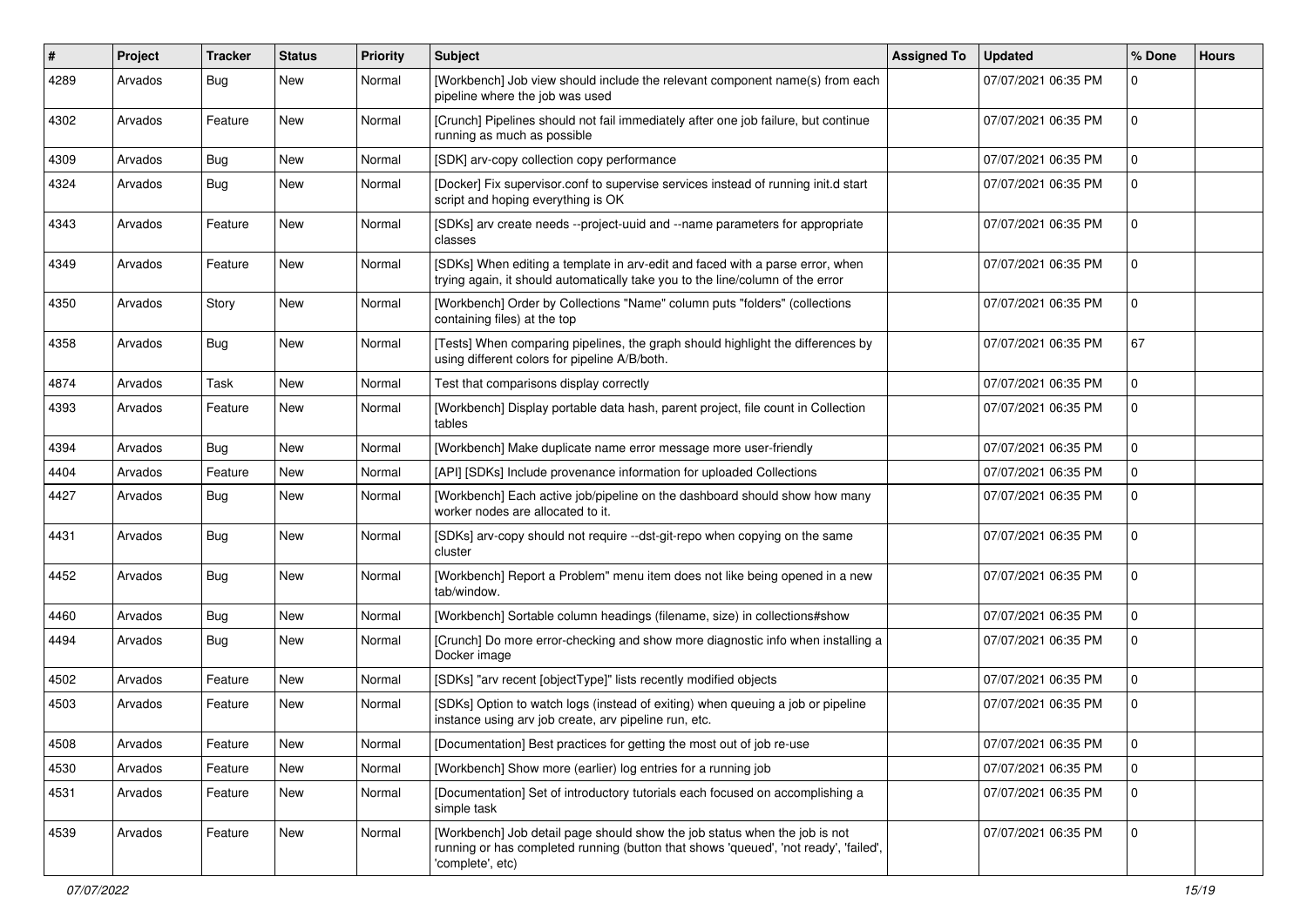| #    | <b>Project</b> | <b>Tracker</b> | <b>Status</b> | <b>Priority</b> | <b>Subject</b>                                                                                                                                                                     | <b>Assigned To</b> | <b>Updated</b>      | % Done         | <b>Hours</b> |
|------|----------------|----------------|---------------|-----------------|------------------------------------------------------------------------------------------------------------------------------------------------------------------------------------|--------------------|---------------------|----------------|--------------|
| 4566 | Arvados        | Story          | New           | Normal          | [Documentation] Introduce compute workflow / pipeline concepts in user guide                                                                                                       |                    | 07/07/2021 06:35 PM | 0              |              |
| 4579 | Arvados        | Feature        | <b>New</b>    | Normal          | [Documentation] Run-command docs should remind user how & why to exit<br>non-zero on failure.                                                                                      |                    | 07/07/2021 06:35 PM | $\Omega$       |              |
| 4642 | Arvados        | Feature        | New           | Normal          | [Workbench] "Download" / "Save as" button for provenance graph                                                                                                                     |                    | 07/07/2021 06:35 PM | $\Omega$       |              |
| 4647 | Arvados        | Feature        | <b>New</b>    | Normal          | [Workbench] Projects dropdown should have a free text filter box                                                                                                                   |                    | 07/07/2021 06:35 PM | $\mathbf 0$    |              |
| 4650 | Arvados        | Feature        | New           | Normal          | [API] API method and CLI shortcut for refreshing the signatures on some block<br>locators (without creating a collection)                                                          |                    | 07/07/2021 06:35 PM | $\mathbf 0$    |              |
| 4669 | Arvados        | Bug            | New           | Normal          | [SDKs] arv-put should assume --no-resume when --raw is given                                                                                                                       |                    | 07/07/2021 06:35 PM | $\mathbf 0$    |              |
| 4696 | Arvados        | Bug            | <b>New</b>    | Normal          | [SDKs] one_task_per_input_stream fails due to unsupported APIs. Remove it<br>from docs, examples, and SDK.                                                                         |                    | 07/07/2021 06:31 PM | $\Omega$       |              |
| 4700 | Arvados        | <b>Bug</b>     | New           | Normal          | [Workbench] Websocket client should only subscribe to events about relevant<br>objects, not all events.                                                                            |                    | 07/07/2021 06:31 PM | $\Omega$       |              |
| 4726 | Arvados        | Bug            | <b>New</b>    | Normal          | [Crunch] run-command should show helpful error message when task.foreach<br>argument is not a list                                                                                 |                    | 07/07/2021 06:31 PM | $\Omega$       |              |
| 4730 | Arvados        | Bug            | <b>New</b>    | Normal          | [SDKs] Remove ruby dependency from arv wrapper                                                                                                                                     |                    | 07/07/2021 06:31 PM | $\mathbf 0$    |              |
| 4744 | Arvados        | Story          | New           | Normal          | [Workbench] Merge "user agreement" and "required profile fields" into a single<br>page                                                                                             |                    | 07/07/2021 06:31 PM | $\overline{0}$ |              |
| 4767 | Arvados        | Bug            | <b>New</b>    | Normal          | [API] Discovery doc should fix its incorrect "list" method description to be identical<br>to "index"                                                                               |                    | 07/07/2021 06:31 PM | $\Omega$       |              |
| 4770 | Arvados        | Bug            | New           | Normal          | [Workbench] after file upload, the files tab should refresh immediately (overriding<br>the 15 second throttle)                                                                     |                    | 07/07/2021 06:31 PM | $\mathbf{0}$   |              |
| 4771 | Arvados        | Bug            | New           | Normal          | [Workbench] Collection content hash should stay up-to-date (e.g., while<br>uploading files)                                                                                        |                    | 07/07/2021 06:31 PM | $\Omega$       |              |
| 4805 | Arvados        | <b>Bug</b>     | New           | Normal          | [Workbench] Workbench provenance graph tabs appear empty when graph is<br>very large                                                                                               |                    | 07/07/2021 06:31 PM | $\Omega$       |              |
| 4808 | Arvados        | Feature        | <b>New</b>    | Normal          | [Workbench] "Add data from another project" modal supports regex filtering                                                                                                         |                    | 07/07/2021 06:31 PM | $\mathbf 0$    |              |
| 4833 | Arvados        | Story          | New           | Normal          | [Crunch] Quick turnaround time when updating a docker image in order to re-run<br>a job                                                                                            |                    | 07/07/2021 06:31 PM | $\Omega$       |              |
| 5791 | Arvados        | Task           | <b>New</b>    | Normal          | [Workbench] Job log memory and swap lines should use the same scale                                                                                                                |                    | 07/07/2021 06:31 PM | $\Omega$       |              |
| 4835 | Arvados        | Feature        | New           | Normal          | [Workbench] Log Graph - Feature requests                                                                                                                                           |                    | 07/07/2021 06:31 PM | $\Omega$       |              |
| 5649 | Arvados        | Task           | New           | Normal          | [Workbench] We need better job graphs, less spaghetti                                                                                                                              |                    | 07/07/2021 06:31 PM | $\Omega$       |              |
| 4906 | Arvados        | Feature        | <b>New</b>    | Normal          | [Documentation/FUSE] Document '.arvados#collection' in shell VM keep mount                                                                                                         |                    | 07/07/2021 06:31 PM | $\Omega$       |              |
| 4919 | Arvados        | Story          | New           | Normal          | [API] Arvados clients can use standard OAuth2 protocol instead of custom token<br>handling mechanism                                                                               |                    | 07/07/2021 06:31 PM | $\Omega$       |              |
| 4943 | Arvados        | Bug            | <b>New</b>    | Normal          | [Workbench] [Performance] Combining big collections should start returning a<br>response faster (currently you can get a 502 proxy error even if the collection still<br>combines) |                    | 07/07/2021 06:31 PM | $\Omega$       |              |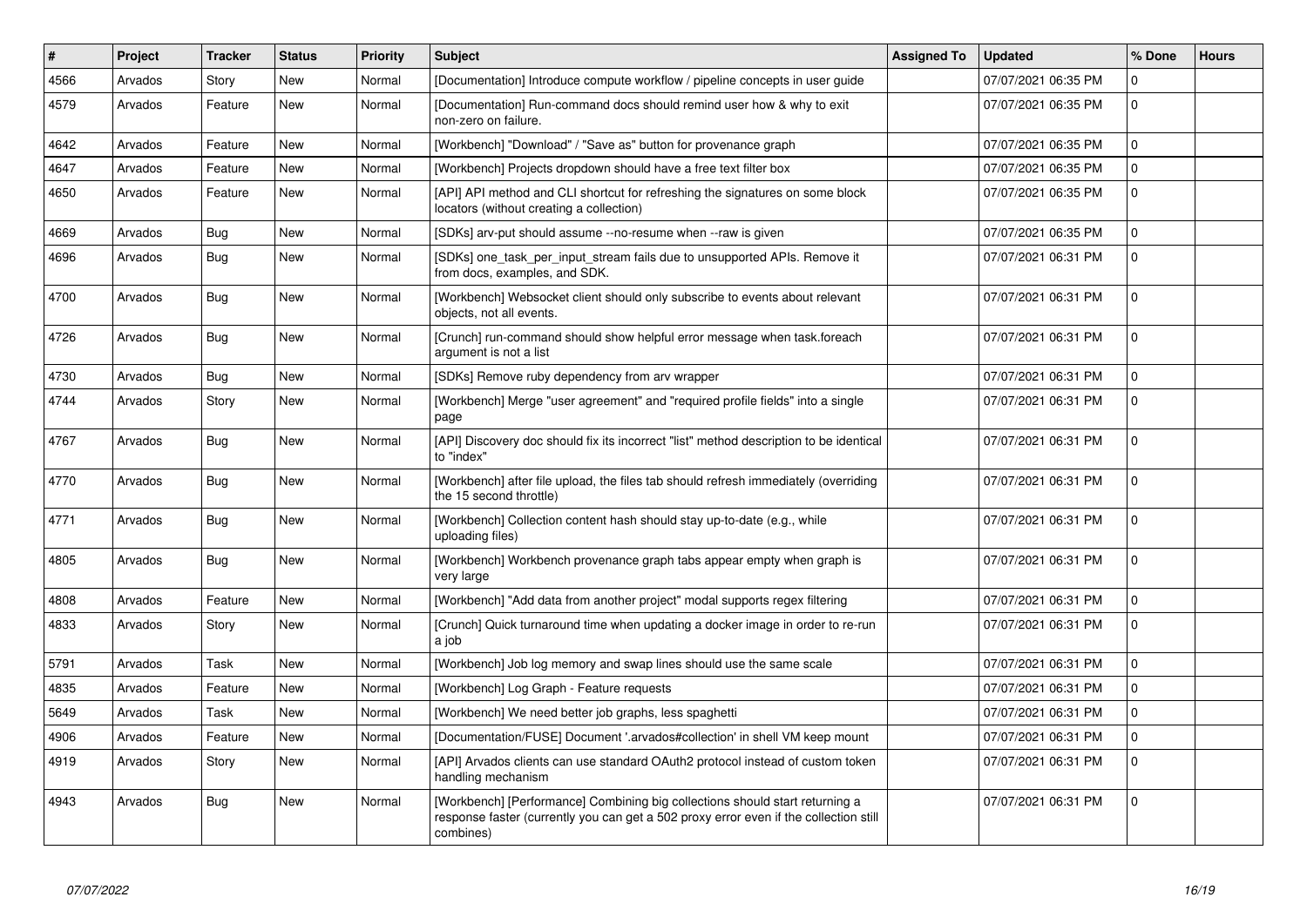| #    | Project | <b>Tracker</b> | <b>Status</b> | <b>Priority</b> | <b>Subject</b>                                                                                                                                             | <b>Assigned To</b> | <b>Updated</b>      | % Done         | <b>Hours</b> |
|------|---------|----------------|---------------|-----------------|------------------------------------------------------------------------------------------------------------------------------------------------------------|--------------------|---------------------|----------------|--------------|
| 4952 | Arvados | <b>Bug</b>     | New           | Normal          | [SDKs] [DRAFT] arv-get with just one locator argument should download the<br>entire collection                                                             |                    | 07/07/2021 06:31 PM | $\Omega$       |              |
| 4957 | Arvados | Bug            | <b>New</b>    | Normal          | [SDKs] arv keep put blows up when trying to put a danging symlink                                                                                          |                    | 07/07/2021 06:31 PM | $\mathbf{0}$   |              |
| 5007 | Arvados | Story          | <b>New</b>    | Normal          | [Workbench] Pilot material design theme                                                                                                                    |                    | 07/07/2021 06:31 PM | $\mathbf{0}$   |              |
| 5020 | Arvados | Bug            | <b>New</b>    | Normal          | [Workbench] File upload should start immediately, not wait for user to press<br>'Start"                                                                    |                    | 07/07/2021 06:31 PM | $\overline{0}$ |              |
| 5021 | Arvados | <b>Bug</b>     | New           | Normal          | [Workbench] Page for downloading collections with anonymous sharing link does<br>not have any styling.                                                     |                    | 07/07/2021 06:31 PM | $\mathbf 0$    |              |
| 5025 | Arvados | <b>Bug</b>     | New           | Normal          | [Docker] Make it easy to add data from the host system to containers                                                                                       |                    | 07/07/2021 06:30 PM | $\Omega$       |              |
| 5033 | Arvados | Feature        | New           | Normal          | [SDKs] `arv keep docker` should pipe the data directly to Keep instead of<br>store-and-forward, and provide some progress feedback up front in any case.   |                    | 07/07/2021 06:30 PM | $\Omega$       |              |
| 5035 | Arvados | Feature        | <b>New</b>    | Normal          | [Documentation] Document the minimum docker image / Dockerfile that can be<br>used to run a job.                                                           |                    | 07/07/2021 06:30 PM | $\Omega$       |              |
| 5094 | Arvados | Story          | New           | Normal          | [Workbench] Make pipeline rerun UI more like jobs'                                                                                                         |                    | 07/07/2021 06:30 PM | 0              |              |
| 5097 | Arvados | Feature        | New           | Normal          | [SDKs] CLI tools support project paths in addition to uuids                                                                                                |                    | 07/07/2021 06:30 PM | $\mathbf 0$    |              |
| 5127 | Arvados | Bug            | New           | Normal          | [Docs] Note apt key information in Python package READMEs                                                                                                  |                    | 07/07/2021 06:30 PM | $\mathbf 0$    |              |
| 5133 | Arvados | Feature        | New           | Normal          | [Crunch] Use uncommitted code in a git work tree to run a dockerized crunch job<br>in a VM (using crunch-job or arv-run-pipeline-instance --run-jobs-here) |                    | 07/07/2021 06:30 PM | $\mathbf 0$    |              |
| 5134 | Arvados | <b>Bug</b>     | New           | Normal          | [SDKs] CLI tools fail or warn when current working directory is gone                                                                                       |                    | 07/07/2021 06:30 PM | 0              |              |
| 5138 | Arvados | Feature        | <b>New</b>    | Normal          | [SDKs] arv-run-pipeline-instance should accept project and title parameters                                                                                |                    | 07/07/2021 06:30 PM | $\mathbf 0$    |              |
| 5139 | Arvados | Feature        | New           | Normal          | [SDKs] arv-get should support getting multiple files by shell glob                                                                                         |                    | 07/07/2021 06:30 PM | $\mathbf{0}$   |              |
| 5147 | Arvados | Bug            | New           | Normal          | [Docker] Make API server root URL in discovery document easier to resolve                                                                                  |                    | 07/07/2021 06:30 PM | $\mathbf{0}$   |              |
| 5193 | Arvados | Feature        | New           | Normal          | [Workbench] Public project page should encourage visitors to try using Arvados<br>themselves                                                               |                    | 07/07/2021 06:30 PM | $\mathbf 0$    |              |
| 5201 | Arvados | Feature        | New           | Normal          | [SDKs] arv-put --description X --properties P should set respective attrs on new<br>collection.                                                            |                    | 07/07/2021 06:30 PM | $\mathbf 0$    |              |
| 5235 | Arvados | <b>Bug</b>     | New           | Normal          | [Workbench] Pipeline instance "Re-run with latest" button occasionally returns<br>Not found page                                                           |                    | 07/07/2021 06:30 PM | $\Omega$       |              |
| 5245 | Arvados | Feature        | <b>New</b>    | Normal          | [Documentation] Show footer with date last updated                                                                                                         |                    | 07/07/2021 06:30 PM | $\mathbf 0$    |              |
| 5259 | Arvados | Feature        | New           | Normal          | [Tests] Reduce dependency on integration tests                                                                                                             |                    | 07/07/2021 06:30 PM | 100            |              |
| 4993 | Arvados | Task           | <b>New</b>    | Normal          | Implement test server service, and use it across test suites                                                                                               |                    | 07/07/2021 06:30 PM | $\overline{0}$ |              |
| 5260 | Arvados | Feature        | <b>New</b>    | Normal          | [Tests] Implement long-running keepstore services in run-tests, similar to what<br>api got in #3021                                                        |                    | 07/07/2021 06:30 PM | $\overline{0}$ |              |
| 5284 | Arvados | Feature        | New           | Normal          | [Docker] Auto setup as much as possible for new users                                                                                                      |                    | 07/07/2021 06:30 PM | $\mathbf 0$    |              |
| 5296 | Arvados | Feature        | New           | Normal          | [Workbench] Extend Sharing tab to collections                                                                                                              |                    | 07/07/2021 06:30 PM | 0              |              |
| 5307 | Arvados | <b>Bug</b>     | New           | Normal          | [Workbench] Additional settings for ssh/config from Manage Account page                                                                                    |                    | 07/07/2021 06:30 PM | $\mathbf 0$    |              |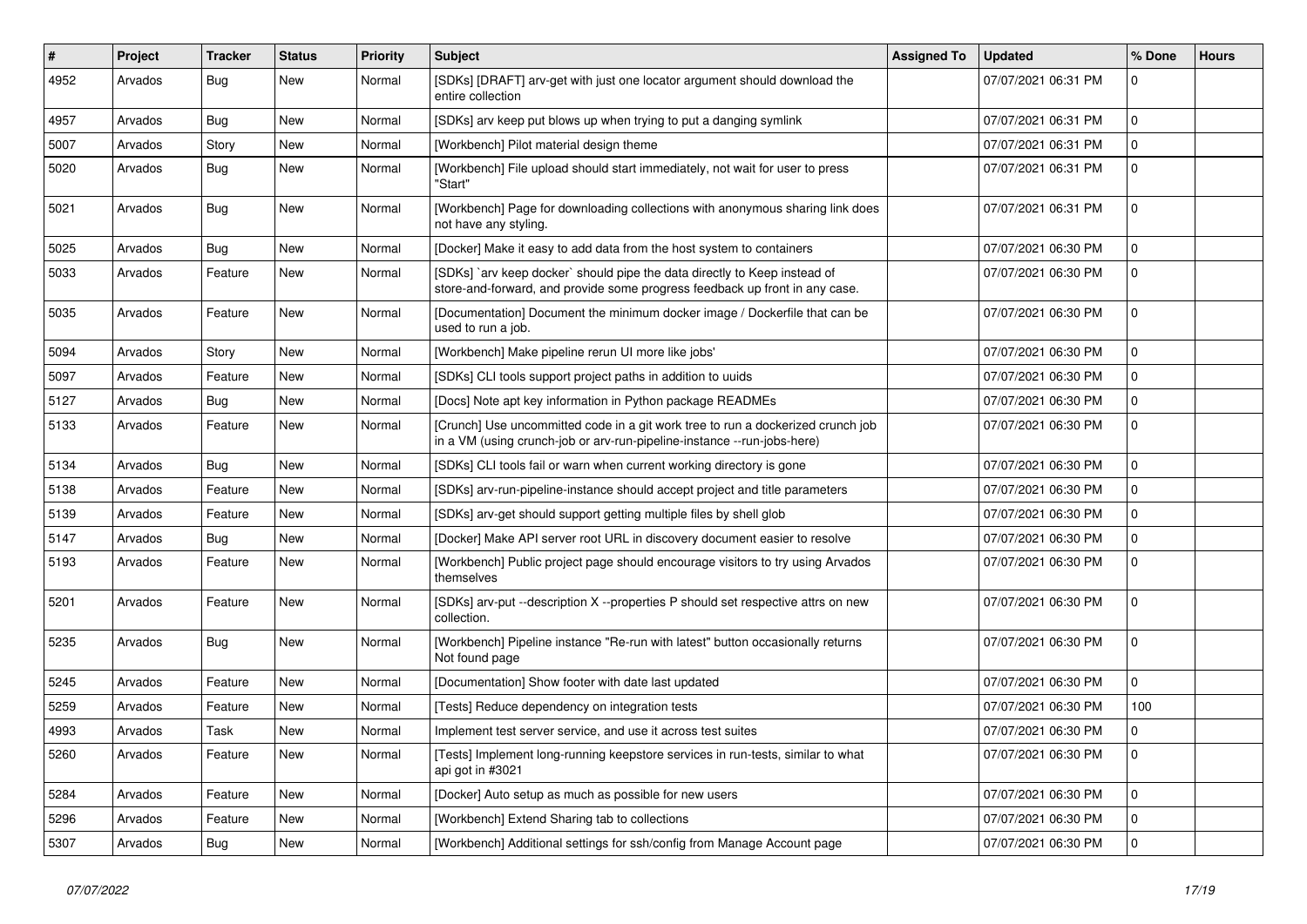| $\vert$ # | Project | Tracker    | <b>Status</b> | <b>Priority</b> | <b>Subject</b>                                                                                                                       | <b>Assigned To</b> | <b>Updated</b>      | % Done         | <b>Hours</b> |
|-----------|---------|------------|---------------|-----------------|--------------------------------------------------------------------------------------------------------------------------------------|--------------------|---------------------|----------------|--------------|
| 5316      | Arvados | Feature    | New           | Normal          | [DRAFT] [Workbench] Browse change history for records                                                                                |                    | 07/07/2021 06:30 PM | 0              |              |
| 5327      | Arvados | <b>Bug</b> | New           | Normal          | [SDK] CLI tools should catch socket errors like "Connection refused"                                                                 |                    | 07/07/2021 06:30 PM | $\mathbf 0$    |              |
| 5382      | Arvados | Feature    | New           | Normal          | [Documentation] arvados VM simulator, demonstrating how it looks to use<br>Arvados from CLI                                          |                    | 07/07/2021 06:30 PM | $\mathbf 0$    |              |
| 5387      | Arvados | Feature    | New           | Normal          | [DRAFT] [Workbench] Improve provenance/used-by graphs so they are legible<br>even for large pipelines / long provenance trails       |                    | 07/07/2021 06:30 PM | $\mathbf 0$    |              |
| 5391      | Arvados | Feature    | New           | Normal          | [SDK] Go KeepClient offers a "read block" API that recovers from transmission<br>errors by attempting alternate servers.             |                    | 07/07/2021 06:30 PM | $\mathbf 0$    |              |
| 5415      | Arvados | Feature    | New           | Normal          | [Workbench] Improve presentation of anonymously-viewed collections (via both<br>"sharing link" and regular copy-and-pasted Location) | <b>Tom Morris</b>  | 07/07/2021 06:30 PM | $\mathbf 0$    |              |
| 5376      | Arvados | Task       | New           | Normal          | [workbench] wget link or download-all link in public collections                                                                     |                    | 07/07/2021 06:30 PM | $\overline{0}$ |              |
| 5428      | Arvados | Story      | New           | Normal          | [Tests] Enhance keep testing to support signed locators.                                                                             |                    | 07/07/2021 06:30 PM | 0              |              |
| 5439      | Arvados | Feature    | New           | Normal          | [Tests] Provide a docker image, based on puppet/packer process, that can run<br>the entire test suite quickly.                       |                    | 07/07/2021 06:30 PM | $\mathbf 0$    |              |
| 5451      | Arvados | <b>Bug</b> | New           | Normal          | [Documentation] Fix Go SDK comments so they look reasonable in godoc                                                                 |                    | 07/07/2021 06:30 PM | $\mathbf 0$    |              |
| 5459      | Arvados | Feature    | New           | Normal          | [Crunch] Job logs include node-level resource usage statistics (cpu, ram, swap,<br>etc)                                              |                    | 07/07/2021 06:30 PM | $\mathbf 0$    |              |
| 5468      | Arvados | Story      | New           | Normal          | [SDKs] Refactor arv-get/put/copy into the Python "arv" wrapper using common<br>exception-handling and argument parsing               |                    | 07/07/2021 06:30 PM | $\Omega$       |              |
| 5494      | Arvados | Feature    | New           | Normal          | [Documentation] Run an uncommitted script straight from a working directory<br>using arv-run-pipeline-instance --run-here            |                    | 07/07/2021 06:30 PM | $\mathbf 0$    |              |
| 5495      | Arvados | Feature    | New           | Normal          | [Workbench] Change "recent pipelines" to curated selection of "public pipelines"                                                     |                    | 07/07/2021 06:30 PM | $\mathbf 0$    |              |
| 5511      | Arvados | Feature    | New           | Normal          | [Workbench] Workbench should support viewing VCF files                                                                               |                    | 07/07/2021 06:30 PM | $\mathbf 0$    |              |
| 5523      | Arvados | <b>Bug</b> | New           | Normal          | [Crunch] crunchstat should not report errors during normal timing races                                                              | Tom Clegg          | 07/07/2021 06:30 PM | 50             |              |
| 5938      | Arvados | Task       | New           | Normal          | Handle normal container startup and shutdown races without logging an<br>error/notice or missing the first interval                  | Tom Clegg          | 07/07/2021 06:30 PM | $\mathbf 0$    |              |
| 5541      | Arvados | <b>Bug</b> | New           | Normal          | [Workbench] Buttons should have consistent ctrl-click and right-click behavior                                                       |                    | 07/07/2021 06:30 PM | $\mathbf 0$    |              |
| 5560      | Arvados | <b>Bug</b> | New           | Normal          | [DRAFT] [API] Good API for accessing the old_ and new_attributes in Logs table<br>properties column                                  | Tom Clegg          | 07/07/2021 06:30 PM | 0              |              |
| 5582      | Arvados | Feature    | New           | Normal          | [API] [Workbench] Add read-only ("locked") flag to projects                                                                          |                    | 07/07/2021 06:30 PM | $\mathbf 0$    |              |
| 5614      | Arvados | Bug        | New           | Normal          | [Workbench] 504 error returned when trying to create a large new collection                                                          |                    | 07/07/2021 06:30 PM | 100            |              |
| 5621      | Arvados | Story      | New           | Normal          | [Documentation] Improve SDK documentation                                                                                            |                    | 07/07/2021 06:30 PM | $\mathbf 0$    |              |
| 5624      | Arvados | Story      | New           | Normal          | [API] [Workbench] [Performance] Use object caching to improvement<br>performance (such as memcache).                                 |                    | 07/07/2021 06:30 PM | $\mathbf 0$    |              |
| 5662      | Arvados | <b>Bug</b> | New           | Normal          | [FUSE] cd/ls sometimes takes too long on su92l                                                                                       |                    | 07/07/2021 06:30 PM | $\mathbf 0$    |              |
| 5665      | Arvados | Bug        | New           | Normal          | [Workbench] Link to log from pipeline and/or job summary page                                                                        |                    | 07/07/2021 06:30 PM | $\mathbf{0}$   |              |
| 5667      | Arvados | <b>Bug</b> | New           | Normal          | [Workbench] Indicate related pipeline instances                                                                                      |                    | 07/07/2021 06:30 PM | $\overline{0}$ |              |